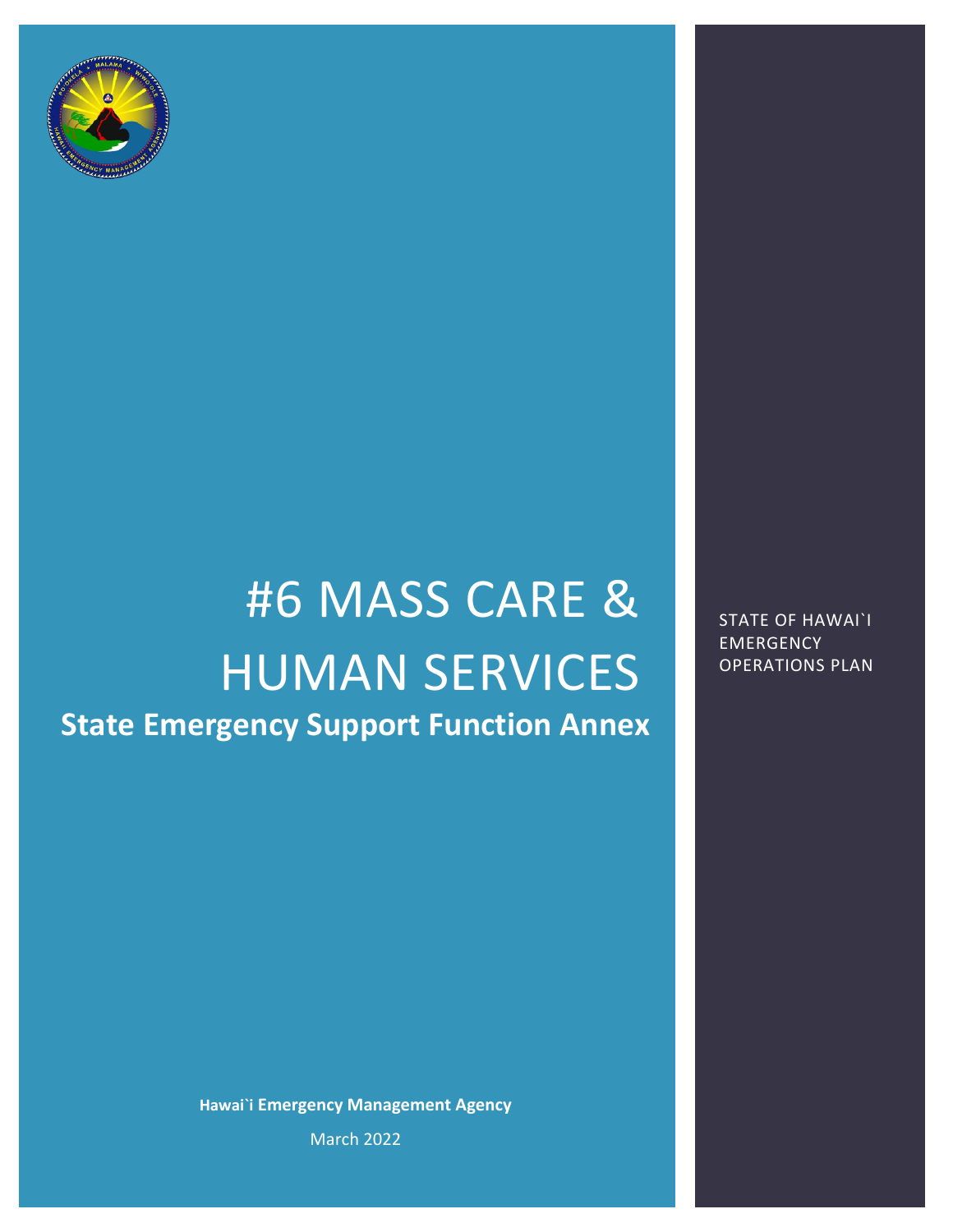# <span id="page-1-0"></span>SESF #6 TASKED AGENCIES

### **State ESF Primary Agencies:**

- Hawai`i Emergency Management Agency (HI-EMA)
- Hawaii Department of Human Services (DHS)

### **State Support Agencies:**

- *Department of Accounting and General Services* (DAGS): Aloha Stadium Authority, State Procurement Office
- *Department of Agriculture* (HDOA)
- *Attorney General* (AG)
- *Department of Business Economic Development & Tourism* (DBEDT): Hawaii Tourism Authority (HTA)
- *Department of Commerce & Consumer Affairs* (DCCA): Public Utilities Commission (PUC), Professional & Vocational Licensing (PVL), Insurance Division
- *Department of Education* (DOE): Hawaii State Public Library System, School Food Services
- *Department of Hawaiian Homelands* (DHHL)
- *Department of Health* (DOH): Disability & Communications Access Board (DCAB), Executive Office on Aging (EOA), Office of Language Access (OLA), Sanitation Branch
- *Department of Human Resources Development* (DHRD)
- *Department of Human Services* (DHS): Hawaii Public Housing Authority (HPHA), Benefit, Employment, & Support Services, MedQuest, Council on Homeless, Social Services, Youth Services
- *Department of Labor and Industrial Relations* (DLIR): Disability Compensation Division, Office of Community Services, Unemployment Insurance
- *Department of Public Safety* (PSD): Crime Victim Compensation Commission (CVCC)
- *University of Hawaii System; Community Colleges*
- *Office of the Ombudsman*

# **State Non-Profit and Private Sector Support Agencies:**

- Chamber of Commerce
- Hawaii Association of Independent Schools (HAIS)
- Hawaii Food Industry Association (HFIA)
- Hawaii Restaurant Association
- Hawaii Veterinary Medical Association (HVMA)
- Hawaii Voluntary Organizations Active in Disaster (HVOAD)
- Retail Merchants of Hawaii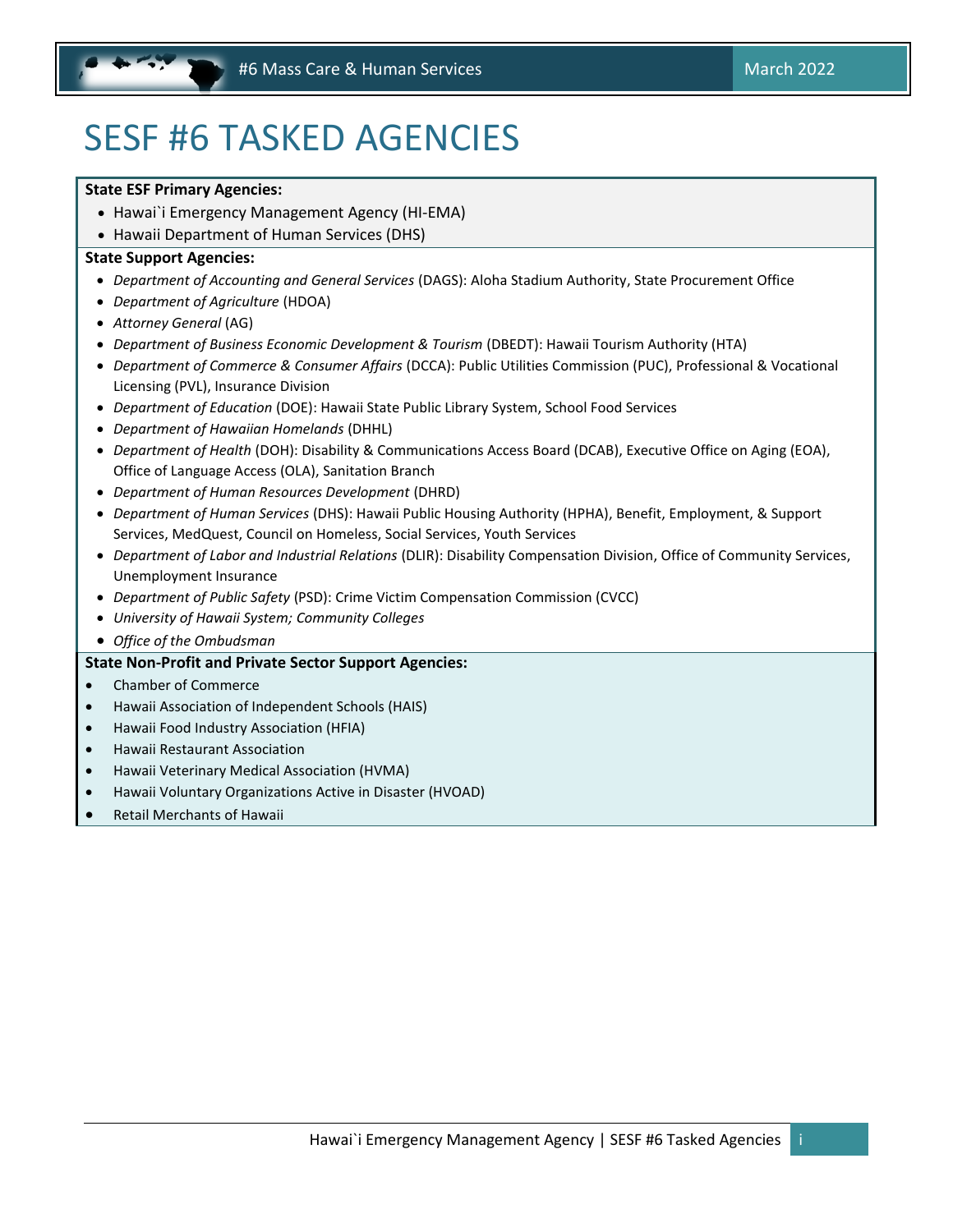# <span id="page-2-0"></span>RECORD OF CHANGES

The SESF #6 is responsible for the *#6 Mass Care & Human Services State Emergency Support Function Annex* and is authorized to make changes in coordination with the HI-EMA Operations Branch. All updates to the *#6 Mass Care & Human Services State Emergency Support Function Annex* will be tracked and recorded in the following table to ensure the most recent version is disseminated and implemented. This annex will be reviewed on a biennial basis and after every incident where SESF #6 was activated.

| Change<br><b>Number</b> | Date of Change | <b>Section Changed</b> | <b>Summary of Change</b> |
|-------------------------|----------------|------------------------|--------------------------|
| $\mathbf 1$             |                |                        |                          |
| $\overline{2}$          |                |                        |                          |
| $\mathbf{3}$            |                |                        |                          |
| $\pmb{4}$               |                |                        |                          |
| 5                       |                |                        |                          |
| $\boldsymbol{6}$        |                |                        |                          |
| $\overline{7}$          |                |                        |                          |

 $\mathcal{L}$ 

**Luke Meyers David Lopez Joseph Campos II HI-EMA Administrator HI-EMA Executive Officer SESF #6 Mass Care EMO**

**[David Lopez](https://stateofhawaii.na1.adobesign.com/verifier?tx=CBJCHBCAABAAcRYw4JzLmGBLXYOoauA3PkJ9Hb4Ol1UD)**<br>
Date Apr 11, 2022<br>
Date Apr 11, 2022<br>
Date Apr 8, 2022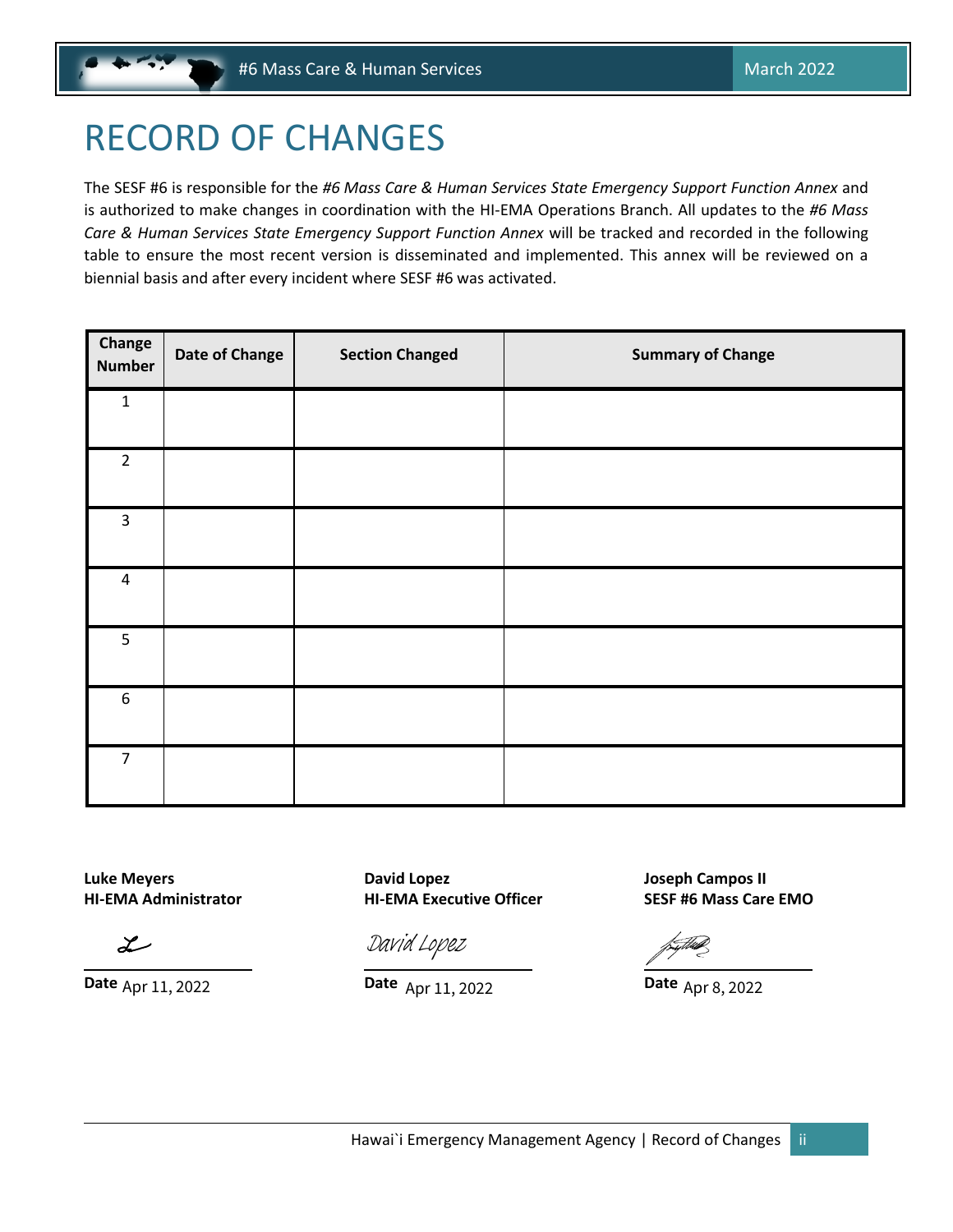# **TABLE OF CONTENTS**

| 1.  |  |  |  |
|-----|--|--|--|
| 1.1 |  |  |  |
| 1.2 |  |  |  |
|     |  |  |  |
| 2.1 |  |  |  |
| 2.2 |  |  |  |
|     |  |  |  |
| 3.1 |  |  |  |
| 3.2 |  |  |  |
| 3.3 |  |  |  |
|     |  |  |  |
| 4.1 |  |  |  |
| 4.2 |  |  |  |
| 4.3 |  |  |  |
| 4.4 |  |  |  |
| 4.5 |  |  |  |
|     |  |  |  |
| 5.1 |  |  |  |
| 5.2 |  |  |  |
| 5.3 |  |  |  |
| 6.  |  |  |  |
|     |  |  |  |
|     |  |  |  |
|     |  |  |  |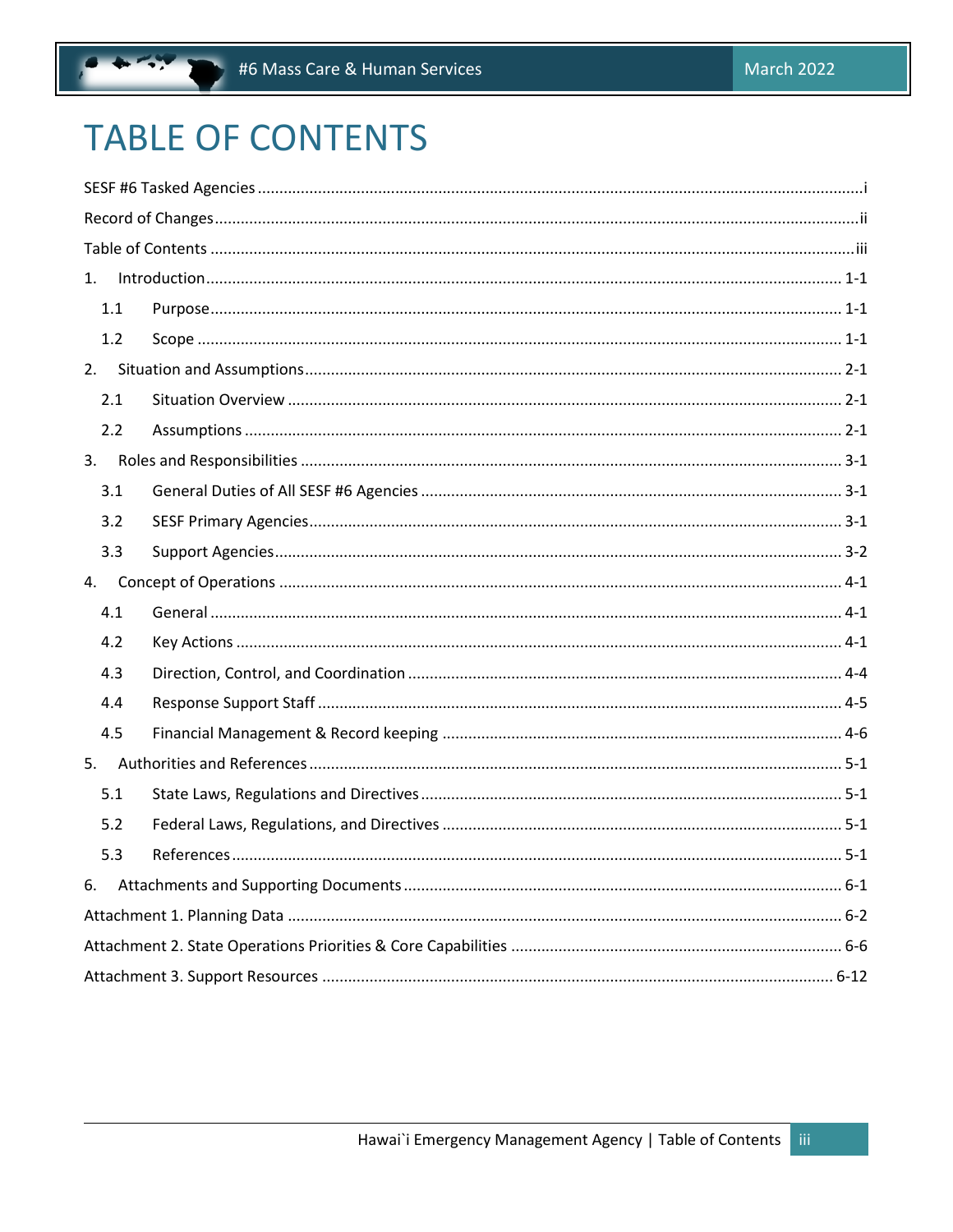# <span id="page-4-0"></span>1. INTRODUCTION

# **1.1 PURPOSE**

- 1. The *#6 Mass Care & Human Services Annex* (Annex) provides information concerning mass care and human services support during disaster events when response and recovery needs exceed local capabilities in support of state emergency operations.
- 2. This Annex supports coordination between state entities, NGOs, voluntary organizations, and private sector partners (Partners) in the area of mass care and sheltering after a disaster.
- 3. The Annex identifies lines of coordination and areas of responsibility by key State and local agencies as well as the operations expectations.

# **1.2 SCOPE**

- 1. The Annex will assist in the coordinated delivery of State and Federal program resources to assist individuals, households, and families impacted by disasters or emergencies.
- 2. When mass care, emergency assistance, or human services are provided in response to a disaster and the need for these has exceeded local capabilities and resources, Counties may request support from the State to meet their needs through the WebEOC request for assistance (RFA) and request for information (RFI) process. Activities include:
	- a. Serving as the focal point for essential communications, issues and policy decisions



*Figure 1. Hawaii Mass Care & Human Services*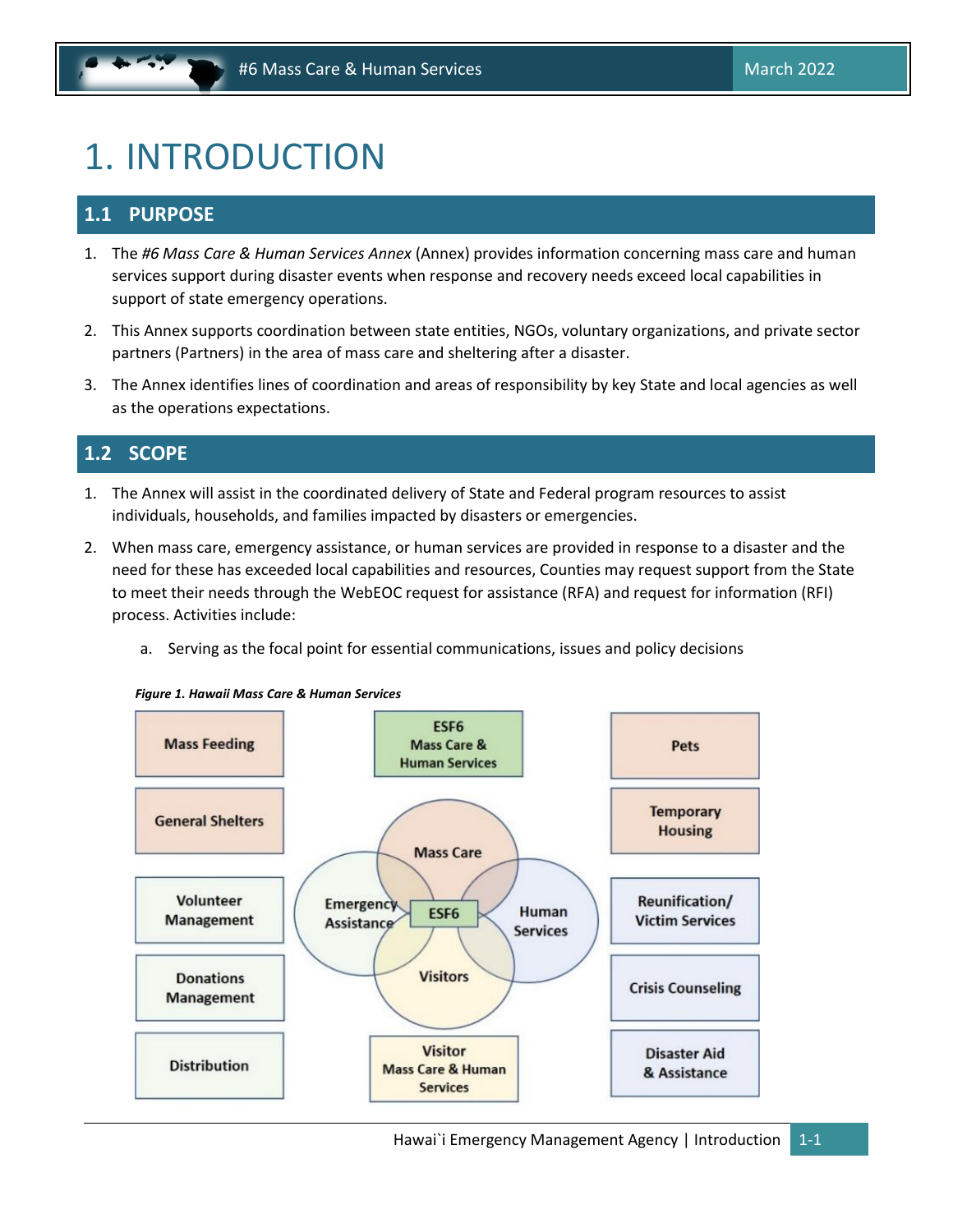

relating to mass care in all state level response and recovery efforts.

- b. Assessing and reporting on food and water supplies availability, and sheltering capacity to include status, facility damages, and estimated impacts.
- c. Facilitating coordination among the state, impacted counties, and voluntary organizations to help establish priorities for response and recovery.
- d. Coordinating with state and county partners, voluntary organizations, and private industry to collect data and information to assess and analyze community needs and status for use in decision making related to allocation and distribution of food, water, sheltering, and mass care services.
- 3. This Annex applies to all hazards that impact the state of Hawai`i.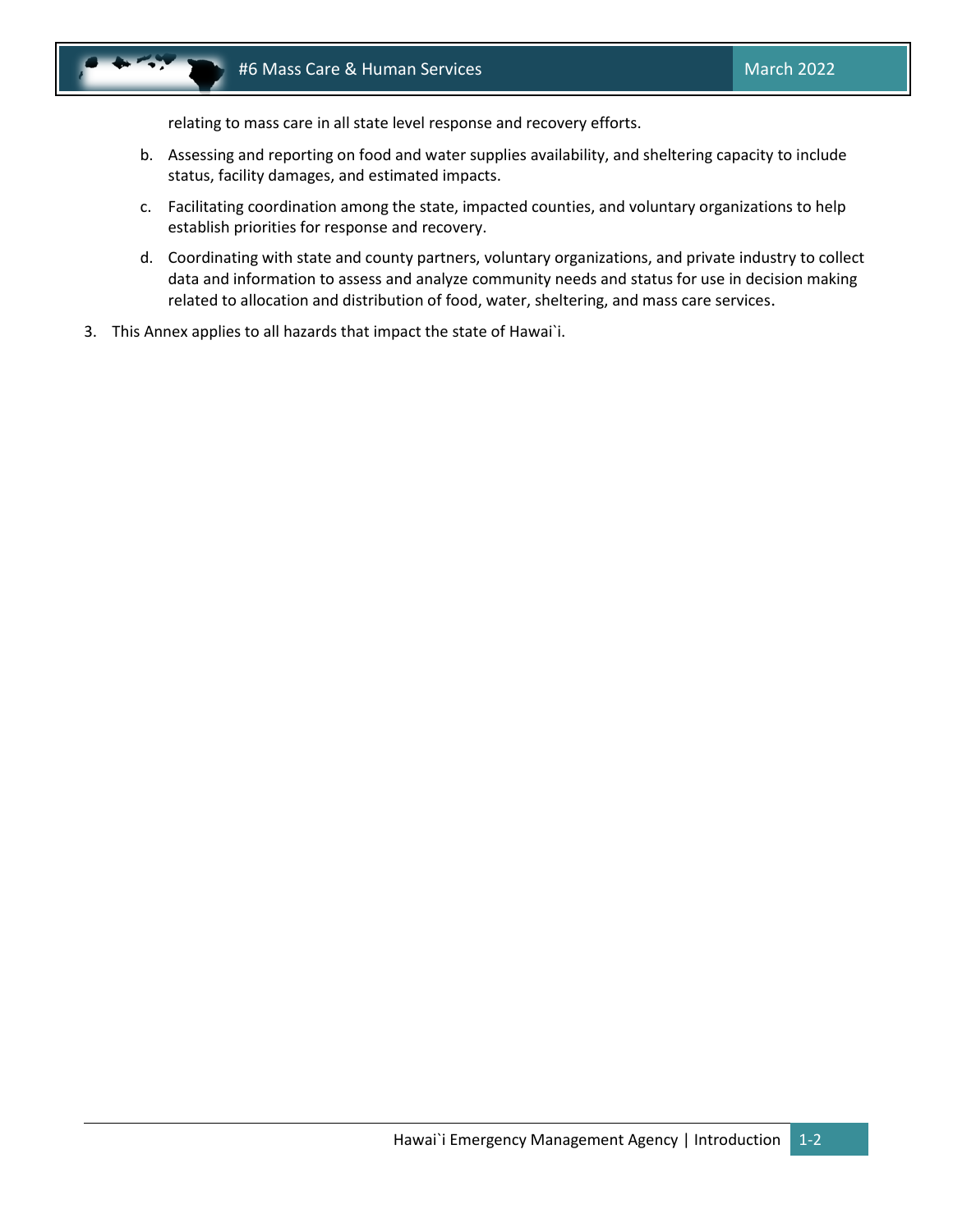# <span id="page-6-0"></span>2. SITUATION AND ASSUMPTIONS

# **2.1 SITUATION OVERVIEW**

1. Disasters or emergencies that require activation of this SESF are affected by a number of factors which may include evacuation displacement of individuals, families, and pets, as well as access and functional needs populations. This can include tourists, students, and foreign visitors. The loss of real and essential personal property or economic hardships caused by a disaster or emergency may also trigger the need to activate response and support missions

# **2.2 ASSUMPTIONS**

- 1. In Hawaii planning assumptions are coordinated with State agencies and organizations in which information is accepted by planners as being true, in the absence of facts, in order to provide a planning framework. The data and assumptions below are unique to Hawaii and strengthen the import of SESF #6 Mass Care and Human Services preparedness and response. The *[Hawaii Emergency Operations Plan](https://dod.hawaii.gov/hiema/files/2020/02/Hawaii-State-EOP-Fall-2019-Published.pdf)*<sup>1</sup> contains additional planning assumptions which are applicable across all annexes.
- 2. The SESF #6 planning assumptions below are expanded upon with Hawaii statistics in *Attachment 1. Planning Data*.
	- a. The geographic isolation of the Hawaiian Islands at 2,500 miles to the nearest major maritime ports and airports creates a complex time‐distance relationship for resource coordination between the island and Contiguous United States (CONUS). Transit time by ocean from CONUS West Coast requires five to eight days by commercial cargo vessel and at least five hours by commercial flight.
	- b. Food supplies in the state will be depleted within seven days of port closure, five days after no imports (40% of market capacity). After a major disaster, it will be hand to mouth resupply of food and water for 30 days with severe shortages until the port reopens.
	- c. At least 11% and potentially up to 35% of residents may require emergency shelter, feeding, and basic sanitary facilities following a disaster.
	- d. The state is not a shelter provider. The state coordinates sheltering resources with counties and partner agencies when requested by local jurisdictions.
	- e. Pet and service animal friendly shelters will be needed.
	- f. Hawaii's 2018 ALICE<sup>2</sup> population estimate is at least 33% (467,000) of the state's 1.4 million people with over 9% (150,000) in poverty. For these people individual and family preparedness actions such as stockpiling 14 days of food and supplies is an impossibility.
	- g. Seniors 65+ made up 19% (275,000) of Hawaii's residents in 2020. Of these, 153,000 (11%) have one or more underlying medical conditions to include access and functional needs disabilities.

<sup>1</sup> <https://dod.hawaii.gov/hiema/files/2020/02/Hawaii-State-EOP-Fall-2019-Published.pdf>

<sup>2</sup> ALICE (Asset Limited, Income Constrained, Employed). ALICE workers are teachers, health care workers, and members of the service industry but do not earn enough to support their own families. <https://www.unitedforalice.org/hawaii> (2019).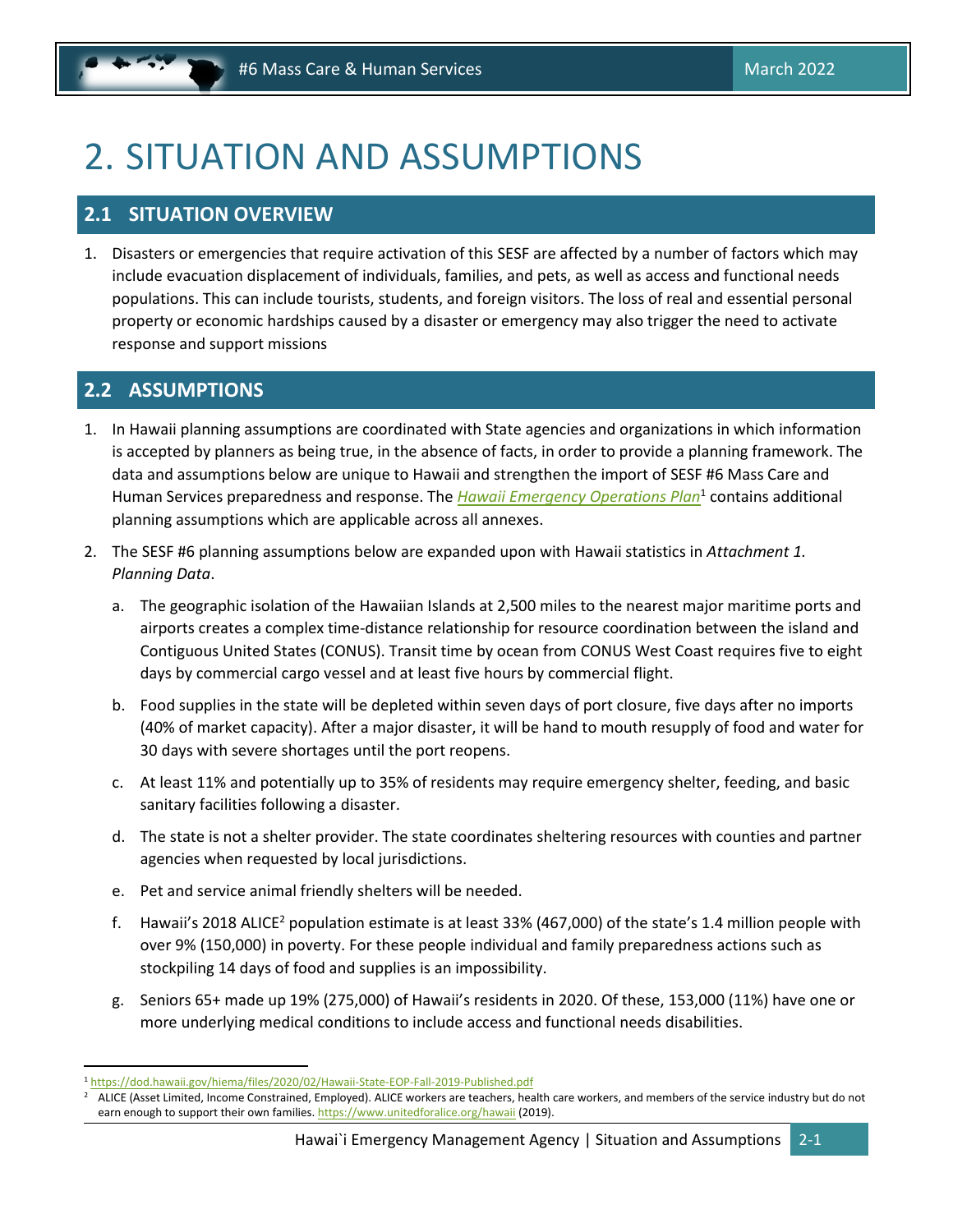- h. Most individuals with access and functional needs, including individuals with disabilities, can be supported in a general population shelter environment with the use of durable medical equipment (DME), assistive technology (AT), or personal assistance services (PAS), some of which may need dedicated power and water.
- i. The total number of people experiencing homelessness (sheltered and unsheltered) statewide in 2020 was 6,458 with 1,590 (24%) of them chronically homeless adults.<sup>3</sup> They will need special care.
- j. Over 25% (350,000) of Hawaii's residents speak a language other than English at home, higher than the U.S. average of 21%. Meeting language access needs including non-written for residents is essential in the 25 languages other than English as primary spoken languages in Hawaii. These are Ilocano, Tagalog, and Japanese are the top three followed by Korean, Vietnamese, Chinese, Spanish, Hawaiian, Samoan, Cantonese, Marshallese, Mandarin, German, French, Micronesian: Chuukese, Pohnpeian, Yapese, Palauan, Tongan, Bisayan, Laotian, Thai, Portuguese, Hawaiian Pidgin, Russian, Indonesian, and Chamorro.
- k. Daily there are at least 217,000 visitors in who increase the state by 15% in the state, with an average of 30,000 daily arrivals. Visitors are particularly vulnerable during emergencies or disasters as they will lack supplies to self‐sustain or shelter, be unfamiliar with local hazards and plans, and may have significant language barriers to understand safety directives.
- l. Family reunification activities may be necessary should family members become separated or should unaccompanied minors arrive at shelters or other service sites.
- m. Disruption caused by debris, damage, or relocation of residents may cause disruption in postal activities or commerce, create financial hardship, and limit accessibility of communication systems. Disruption to internet, broadband, and cell services should be expected and may last hours to weeks.

<sup>3</sup> <http://hhdw.org/2020-homeless-point-in-time-count/>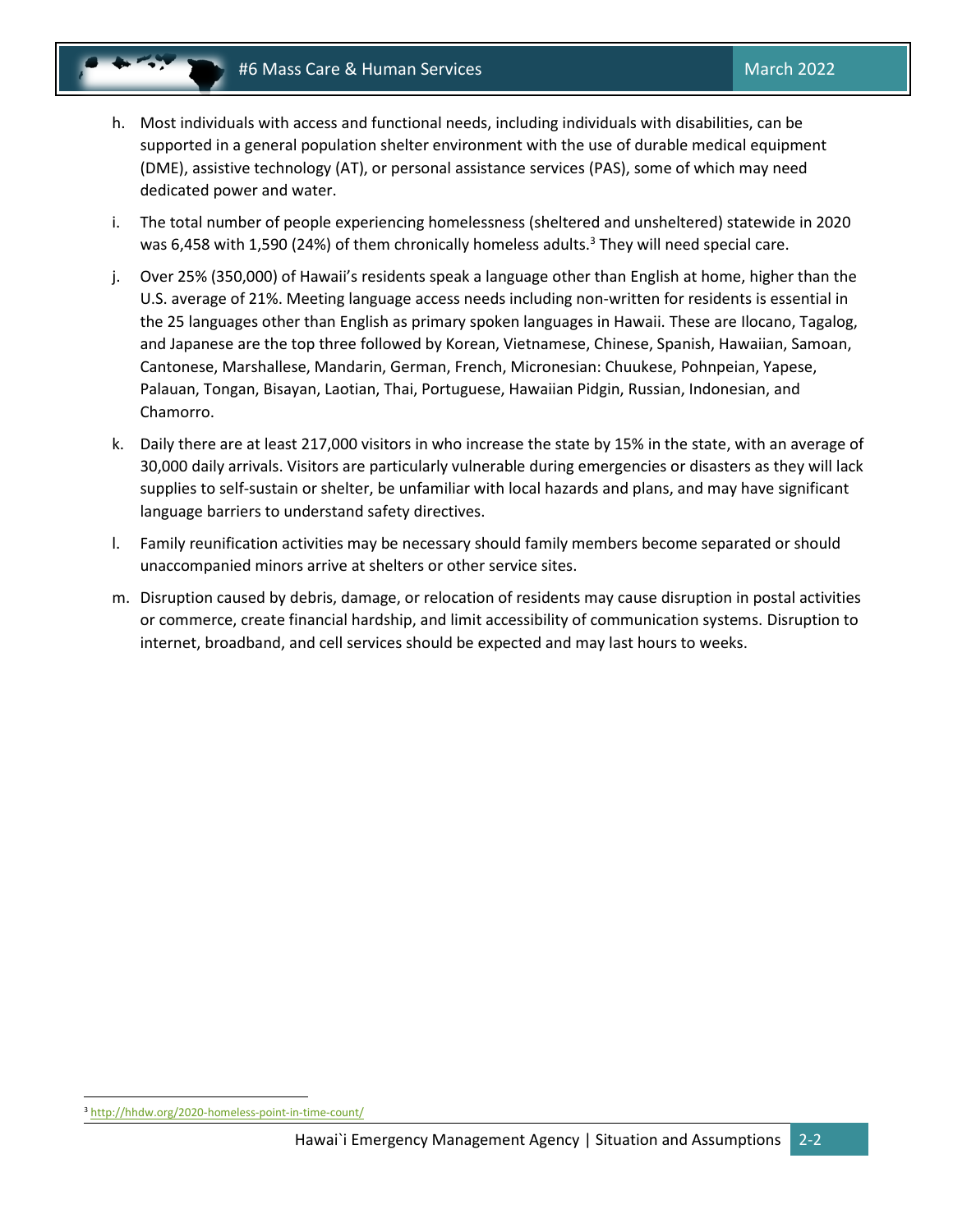# <span id="page-8-0"></span>3. ROLES AND RESPONSIBILITIES

- 1. The following section outlines the roles and responsibilities assigned to state agencies and community partners to ensure SESF #6 activities are completed.
- 2. This document does not relieve tasked agencies of the responsibility for emergency planning as agency plans should adequately provide for the capability to implement the actions identified below.

# **3.1 GENERAL DUTIES OF ALL SESF #6 AGENCIES**

1. Each member agency is responsible to develop and maintain their own internal operational plans which specify how they will carry out their requisite tasks and duties required to meet their obligations under this plan. The capabilities of and responsibilities under which each SESF #6 agency falls are listed in *Attachment 2. State Operations Priorities & Core Capabilities*.

# **3.2 SESF PRIMARY AGENCIES**

1. Primary Agencies, as defined by the *HI-EOP* have significant authorities, roles, resources, or capabilities for functional areas SESF #6 oversees. *Attachment 2. State Operations Priorities & Core Capabilities* identifies agency and organizations which have the capabilities in key preparedness and response operations areas. The **Hawai`i Emergency Management Agency** (HI-EMA) and the **Department of Human Services** (DHS) are the Primary SESF #6 agencies. Their mission and charge is to build the self-sufficiency and support the wellbeing of individuals, families, and communities in Hawaii.

# **BEFORE AN INCIDENT**

- 1. Coordinate SESF #6 preparedness activities, including convening planning meetings and ensuring SESF #6 participation in applicable trainings and exercises.
- 2. Lead the development, review, and refinement of SESF #6 plans, procedural guides, Continuity of Operations Plan (COOP), job aids and/or other written resources to document operational processes and procedures.
- 3. Participate in state level emergency management planning initiatives on behalf of SESF #6 as requested by HI-EMA.

### **DURING AN INCIDENT**

- 1. Notify Support Agencies when SESF #6 is activated by the SEOC.
- 2. Provide a representative(s) to the SEOC during activation hours.
- 3. Prioritize requests for SESF #6 assistance or information using incident objectives and work with Support Agencies to identify and direct recommended/required resources or capabilities.
- 4. Provide SESF #6 information to *SESF #5 Information and Planning* to include Situation Reports, inputs to incident action planning, and other planning products as requested.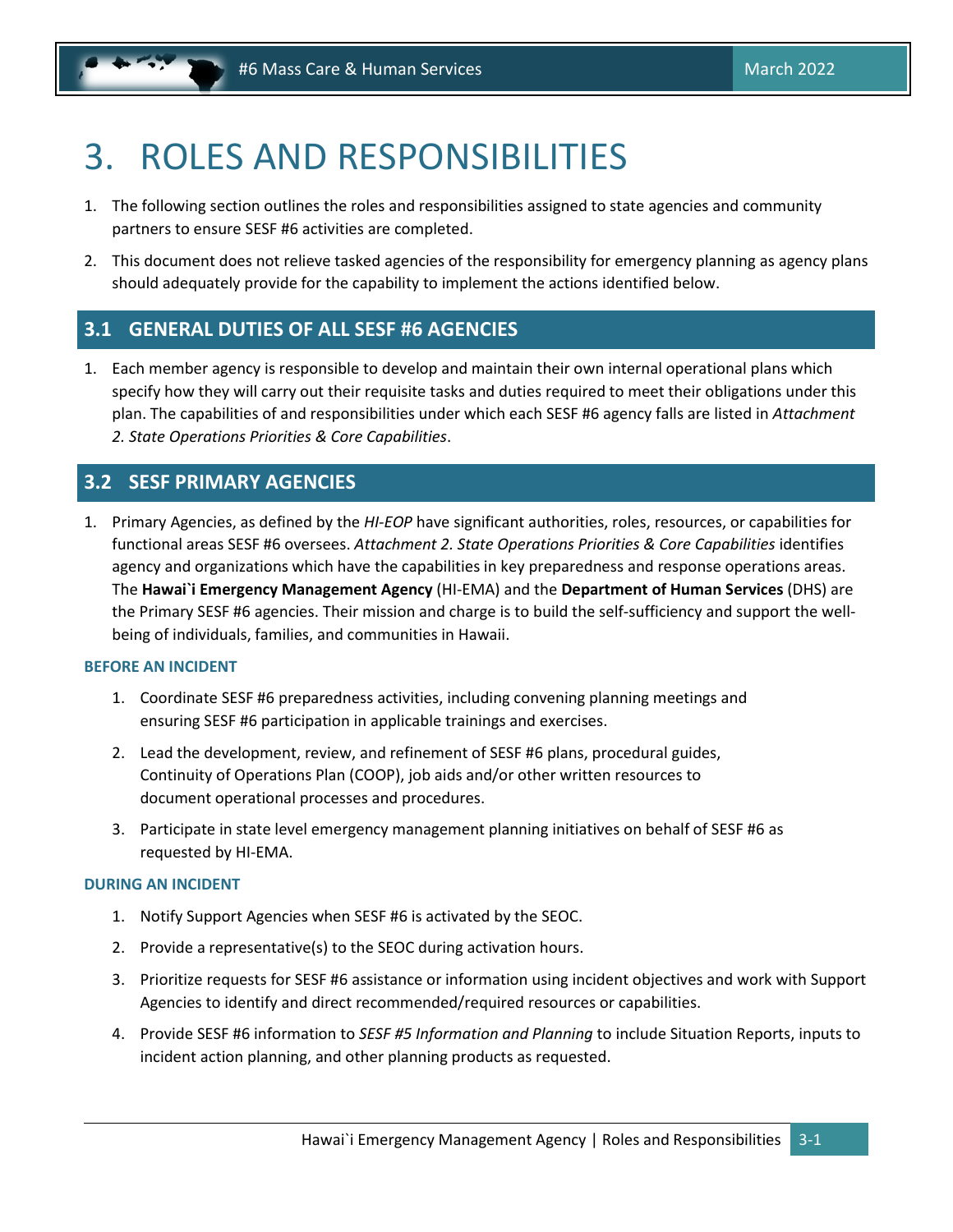<span id="page-9-0"></span>

- 5. Provide updates to the SEOC on the status of SESF #6 mission assignments. Notify the SEOC Operations Section if SESF #6 is unable to fulfill assigned missions or tasks.
- 6. Maintain and provide regular updates to the SESF #12 Energy Status Boards during an incident.

## **AFTER AN INCIDENT**

- 1. Coordinate with SESF #6 partners and the SEOC to finalize and close out any remaining requests for assistance or information.
- 2. Perform all demobilization, incident record keeping, and after actions activities as instructed by HI-EMA*.*

# **3.3 SUPPORT AGENCIES**

- 1. Support Agencies, as defined by the *HI-EOP*, have specific capabilities, expertise, or resources that can the assist Primary Agencies in executing missions assigned to SESF #6 by the SEOC. *Attachment 2. State Operations Priorities & Core Capabilities* identifies agency and organizations which have the capabilities in key preparedness and response operations areas.
- 2. The primary support agencies are:
	- a. The **Salvation Army** (TSA) is the primary agency for feeding operations.
	- b. The **American Red Cross** (ARC) is the primary agency for temporary shelter operations.
	- c. The **Hawaii Voluntary Organizations in Disaster** (HVOAD) are the primary organizations that deliver mass care services to communities affected by disaster including feeding and sheltering.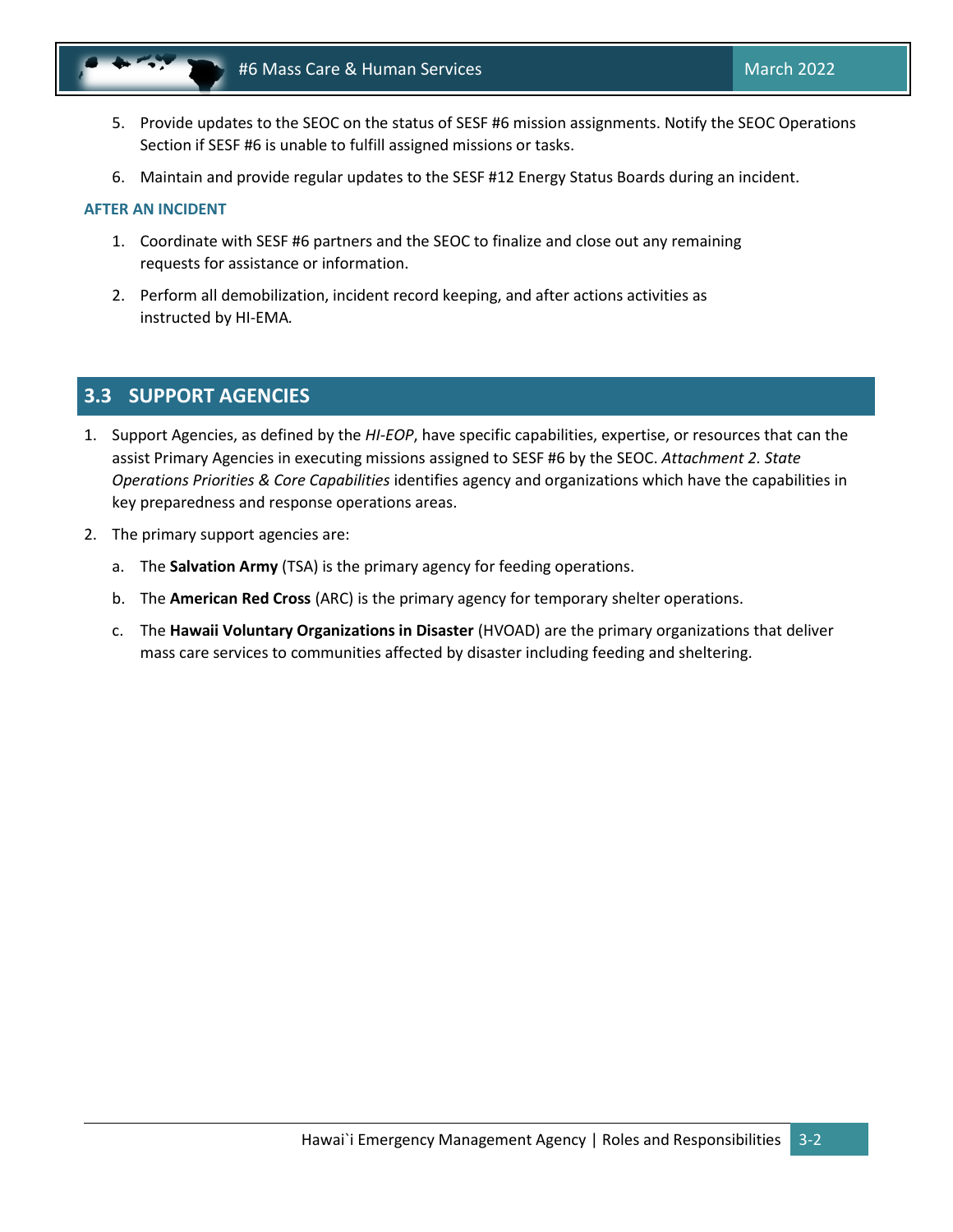# <span id="page-10-0"></span>4. CONCEPT OF OPERATIONS

# **4.1 GENERAL**

1. Mass care and human services support is provided to minimize the immediate, disaster-caused suffering of members of the community and visitors. Disaster mass care and human services support starts at the local level. When county capabilities are exceeded, state-level mass care and human services support operations are established. The type and level of services provided in advance of, during, and after disaster depend on the nature, location, and complexity of the disaster. Wherever possible, these services will build upon established service networks such as local homeless shelter providers, elder meal delivery services, community centers, and other social service programs serving the impacted area.

# **4.2 KEY ACTIONS**

# 4.2.1 PLANNING, PREPAREDNESS, & MITIGATION

## 4.2.1.1 PLANNING AND PREPAREDNESS

1. The planning process identifies and sets a shared path for mass care and human services response efforts. Planning is an iterative process where statistics, capabilities, gaps, and lessons from past event response, and trainings and exercises inform needed changes for improvement. Agencies and partners work together in the preparedness phase to ensure readiness to implement effective and efficient response and recovery activities within the scope of SESF #6. State and local agencies develop, review, and refine plans, functional annexes, and Standard Operating Guidelines (SOGs) that address specific operational processes and procedures. The practices that follow are components of planning that lead to preparedness for SESF #6.

### 4.2.1.2 RISK ASSESSMENT & CAPABILITY ASSESSMENT

1. Hawaii completes an annual Threat Hazard Identification Risk Assessment {THIRA). The THIRA process involves identifying scenarios that will most stress the State's capabilities and assessing those capabilities. The *Hawaii 2021 THIRA and Stakeholder Preparedness Review* outlines the following capabilities, to include mass care, which the State expects to meet.

# 4.2.1.3 TRAINING & EXERCISES

1. HI-EMA sponsors and conducts trainings to improve knowledge and response capability by its partners. HI-EMA with DHS coordinates joint planning, training, and exercise efforts with SESF #6 to ensure their collective readiness to perform SESF duties SESF #6 agencies should ensure adequate training for personnel who will support SESF #6 during a disaster.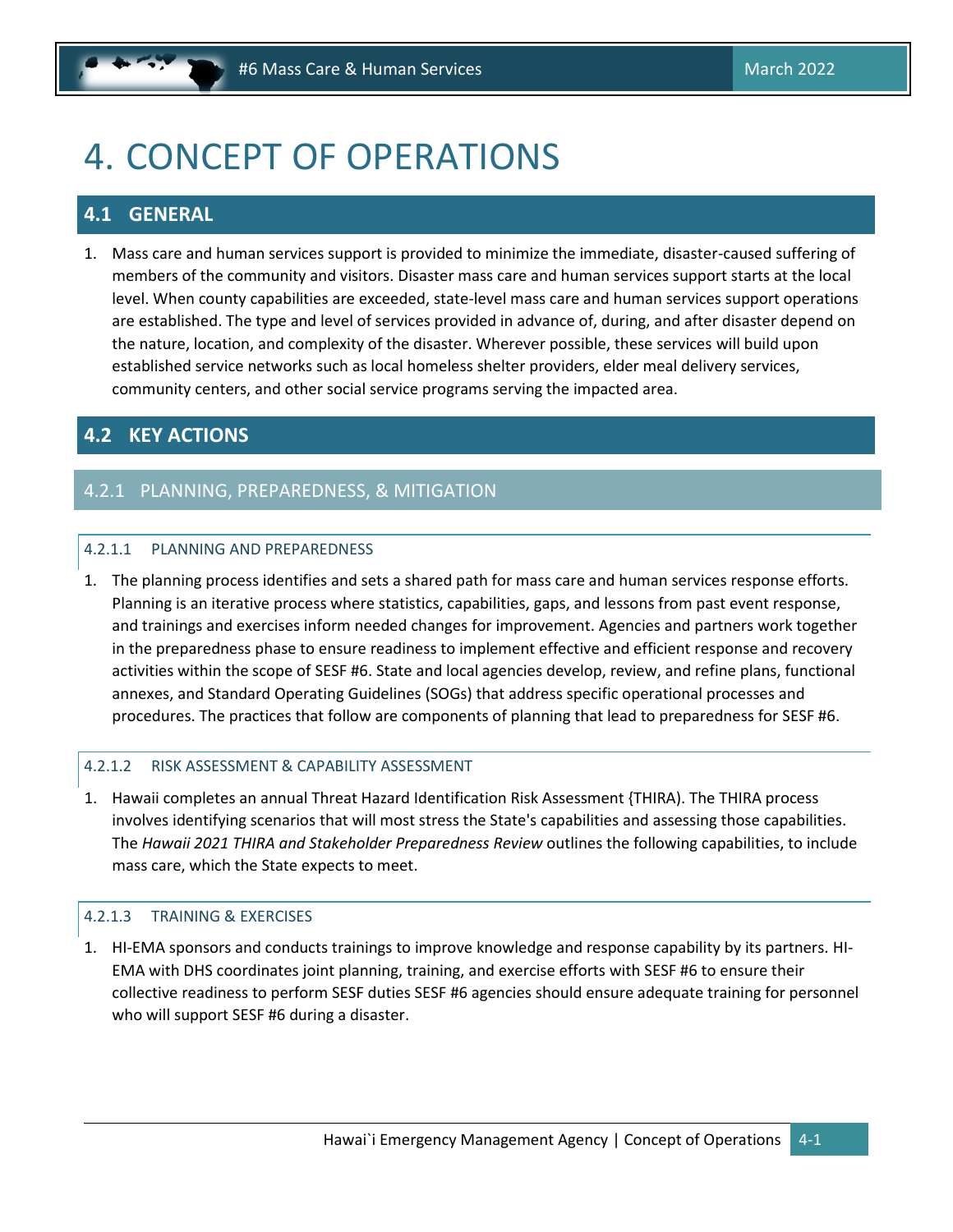# 4.2.1.4 STOCKPILES, SUPPLIES, AND SPECIALIZED SKILLS & EQUIPMENT

1. In order for stockpiles, supplies, or specialized equipment to be assigned to an SESF #6 mission, request for assistance needs to be entered into HI-EMA WebEOC for action by SESF #7. The mission is dependent on approval from HI-EMA. SESF #6 agencies are expected to document their basic stockpiles, supplies, resources, skill sets, and/or specialized equipment that directly support SESF #6 response operations.

### 4.2.1.5 PUBLIC AWARENESS MESSAGING

1. SESF #6 agencies are encouraged to prepare pre-scripted messages, preferably unified, to expedite mass care and human services information dissemination by SESF #15 in advance of and immediately after disaster to Hawaii's residents and visitors.

## 4.2.1.6 MEMORANDUMS OF AGREEMENT/ UNDERSTANDING (MOAS/MOUS)

1. Coordinate with key partners and document agreements in advance of disaster events to ensure that all parties can better manage expectations and work cooperatively. Memorandums of Understanding (MOUs) outline intended, mutually agreed upon actions. Memoranda of Agreement (MOAs) establish a legal agreement for a course of action.

# 4.2.2 OPERATIONS

### 4.2.2.1 GENERAL DUTIES OF ALL SESF #6 AGENCIES

1. All agencies assigned to SESF #6 are responsible for the following in addition to the agency-specific duties outlined In *Attachment A. State Operations Priorities & Core Capabilities*.

### **BEFORE AN INCIDENT**

- 1. Designate primary and alternate SESF #6 representatives, who shall be responsible for coordinating with internal department stakeholders, the SEOC and other SESF #6 agencies to ensure successful execution of duties assigned in this Annex. Notify HI-EMA of any changes to assigned contacts.
- 2. Participate in joint planning to further develop, document, and refine procedures and processes for interagency coordination of SESF activities.
- 3. Participate in SESF #6 response meetings, trainings, and exercises.
- 4. Ensure internal agency readiness to execute SESF duties assigned in this Annex. Ensure SESF responsibilities are addressed in agency plans, that sufficient agency personnel are assigned and trained to support SESF, required resources are identified, and any necessary mutual aid plans are developed to address gaps.
- 5. Identify necessary contingency contracts with vendors for services or equipment that may be required to execute the department's SESF #6 duties during an emergency in coordination with department procurement officers, the Logistics Section, and the State Procurement Office as appropriate.

### **DURING AN INCIDENT**

1. Coordinate with SESF #6 partners and the SEOC to fulfill requests for assistance or information.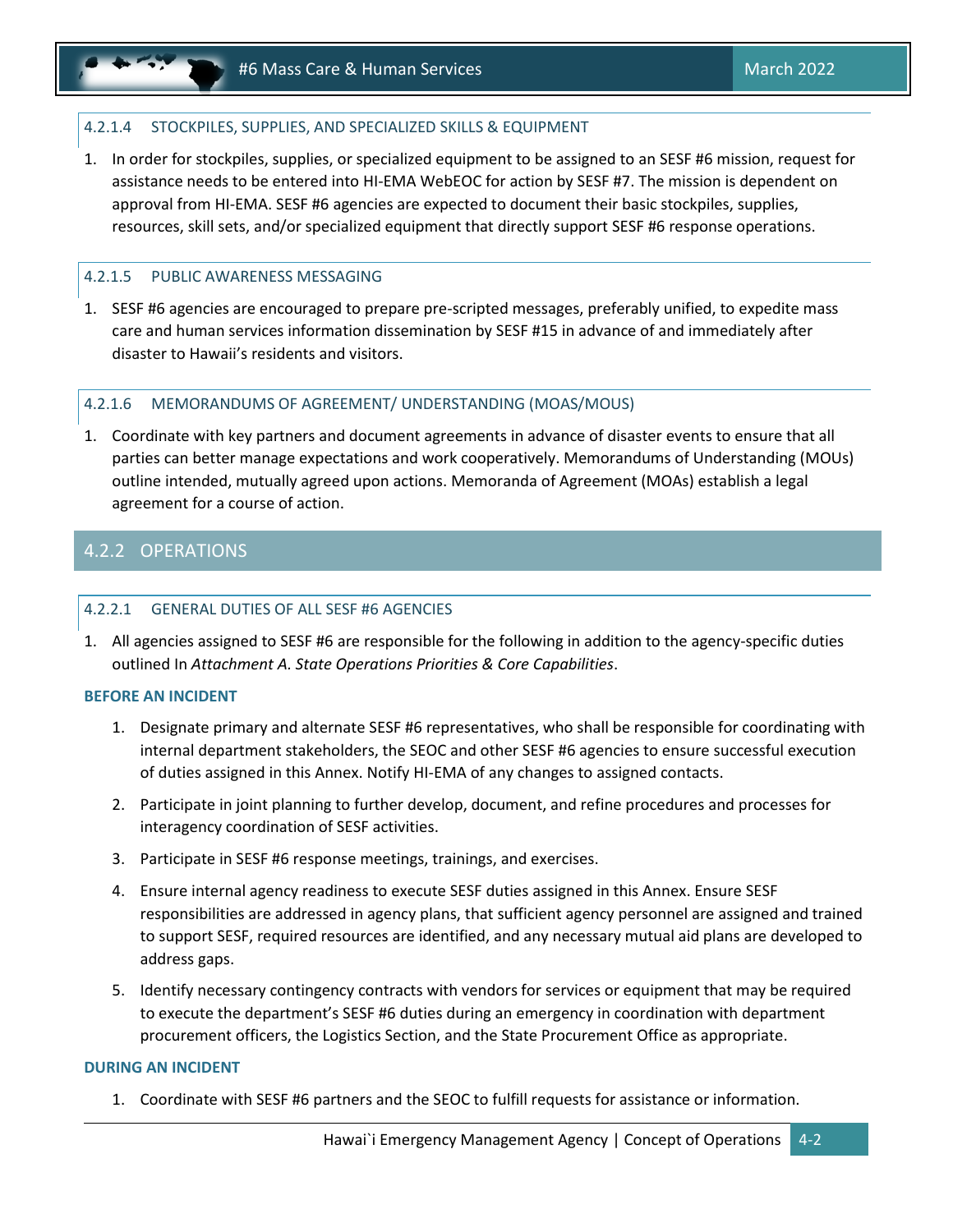

Coordinate actions with counties, other SESFs and Federal ESFs, and private sector companies, as appropriate.

- 2. Activate, assign, and track department resources in support of SESF mission assignments. Ensure financial and property accountability for agency resources used in support of SESF #6.
- 3. Provide situational awareness of SESF #6 activities to the SEOC. Represent the SESF at the SEOC and other incident sites as requested.

#### **AFTER AN INCIDENT**

- 1. Coordinate with SESF #6 partners and the SEOC to close out all remaining requests for assistance or information. Coordinate actions with counties, other SESFs and federal ESFs as appropriate.
- 2. Document the incident lessons learned and identify/document any recommended corrective actions. Participate in any incident hot wash, or after-action review.
- 3. Ensure completion of work and shift time logs to submit for formal accounting and documentation.
- 4. Gather important e-mails and documentation and save this information to a central repository location in WebEOC.

# 4.2.3 SHORT TO LONG-TERM RECOVERY

1. Recovery from disaster at the first day of response. As the incident transitions to longer term recovery, SESF #6 may deactivate. The decision to deactivate SESF #6 will be made by the Operations Section Chief with approval from the SEOC Manager. Following large or complex disasters, the Governor may appoint a State Disaster Recovery Coordinator (SDRC) to manage state support of county reconstruction efforts.

# 4.2.3.1 DEMOBILIZATION

- 1. Demobilization of agencies and SESFs from the State EOC will occur based upon operational needs and will be determined by the Operations Section Chief and SEOC Manager with input from the SESF #6 coordinator. Agencies may be subject to a rapid recall for reactivation of SESF #6, if needed.
- 2. In most cases, demobilization of SESF #6 will include the release of the coordinating agency and all member agencies. There may be instances where SESF #6 can be partially demobilized, allowing member agencies to be released as the need for their capability for mass care and human services is no longer necessary.
- 3. In the process of demobilizing SESF #6, all member agencies must ensure that any open or ongoing activities that require cross-coordination with other SESFs are closed out prior to demobilizing. This must be done in a manner to ensure that any dependencies or interdependencies of SESF #6 are properly and effectively communicated across the response organization. In addition, each agency must ensure that they coordinate their demobilization with their agency-specific counterparts that are represented on other SESFs.

## 4.2.3.2 TRANSITION TO LONG-TERM RECOVERY

1. As the urgency of a response lessens and communities begin to focus their efforts on implementing recovery programs, the State's focus will also shift to the long-term recovery needs of the affected areas. In Presidential Disaster Declarations, this will likely include the activation of a federally established Joint Field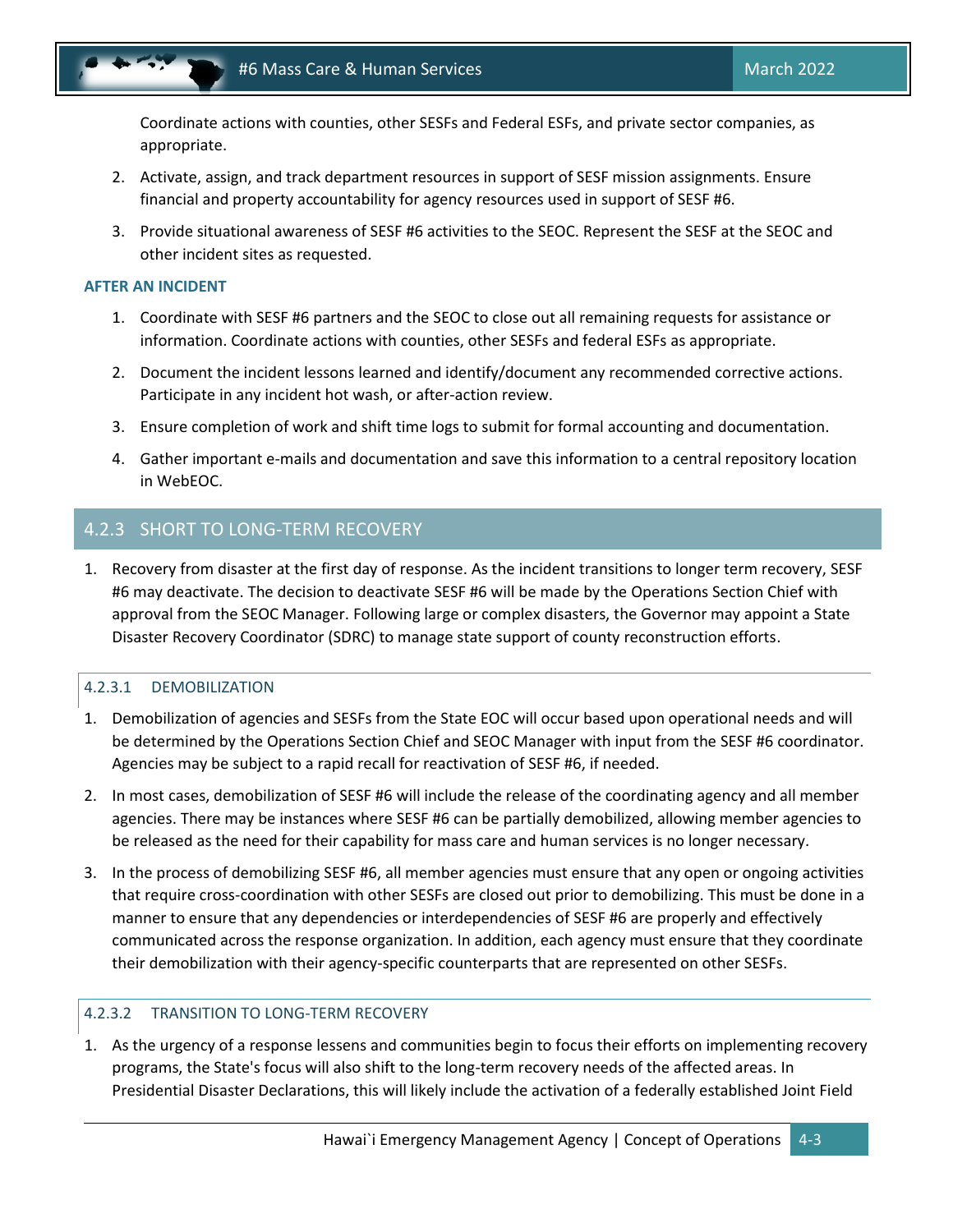<span id="page-13-0"></span>Office (JFO).

2. JFOs are established, operated, and maintained by FEMA, and will include the temporary recovery organization structure put in place to support recovery. To properly ensure effective integration of State and Federal recovery activities, the State will organize in a similar structure to the federal structure contained within the National Disaster Recovery Framework.

# 4.2.3.3 IMPLEMENT RECOVERY SUPPORT FUNCTIONS (RSFS)

- 1. As JFO activation occurs, the Federal government will transition from emergency support to recovery support. Recovery Support Functions (RSFs) bring together the core recovery capabilities of Federal departments and agencies to focus on community recovery needs. The RSF structure includes the following: Community Planning and Capacity Building; Economic, Health and Social Services; Housing; Infrastructure Systems; and Natural and Cultural Resources. RSFs are intended to facilitate the coordination and delivery of Federal assistance to supplement the recovery efforts of local and State governments and are designed to operate within a timeframe of months to years.
- 2. As the Federal ESFs transition to RSFs, the State's ESF posture will also transition into State Recovery Support Functions (SRSFs). As such, State agencies will transition from their assigned SESF role to the appropriate SRSF, as warranted. Not all federally declared disasters will require full SRSF activation and not all SRSF activations will require full participation from each agency. The transition from an agency to the SRSF construct is situation-based and depends upon the agency's role(s) within the State response framework. The overlap areas between mass care and human services support in response and recovery support are: housing, business/ economic, emotional, and psychological care, and mitigation.
- 3. Following large or particularly complex disasters, the Governor may appoint a State Disaster Recovery Coordinator (SDRC) to manage state support of county reconstruction efforts. Agencies that are part of SESF #6 may be assigned responsibilities for supporting this type of long-term recovery effort.

# **4.3 DIRECTION, CONTROL, AND COORDINATION**

- 1. HI-EMA follows the **National Incident Management System**<sup>4</sup> (NIMS 2017) response organizational structure for all responding agencies. State agencies and SESFs are organized under the framework of the NIMS Incident Command System as required by *NIMS Executive Order 26.1 of 2006* and *[HSPD-5](https://www.dhs.gov/publication/homeland-security-presidential-directive-5)* 5 . As such, a variety of direction and control components may be used to manage and coordinate Hawaii's resources in an efficient and effective manner and to provide the interoperability between the local and Federal response organizations.
- 2. The State ESFs (SESFs) are organizationally under the SEOC Operations Section and report directly to the Operation Section Chief (OSC) or Branch Chiefs, if established. SESF #6 will provide incident management support and coordination under HI-EMA as the SESF #6 coordinating agency. HI-EMA will ensure the activities of SESF #6 are consistent with this Annex, and that agencies are operating in unison to achieve the common goals and response mission of the SESFs.
- 3. HI-EMA is the primary interface with the OSC and the member agencies of SESF #6. All requests for

<sup>4</sup> <https://www.fema.gov/emergency-managers/nims>

<sup>5</sup> [https://www.DHS.gov/publication/homeland-security-presidential-directive-5](https://www.dhs.gov/publication/homeland-security-presidential-directive-5)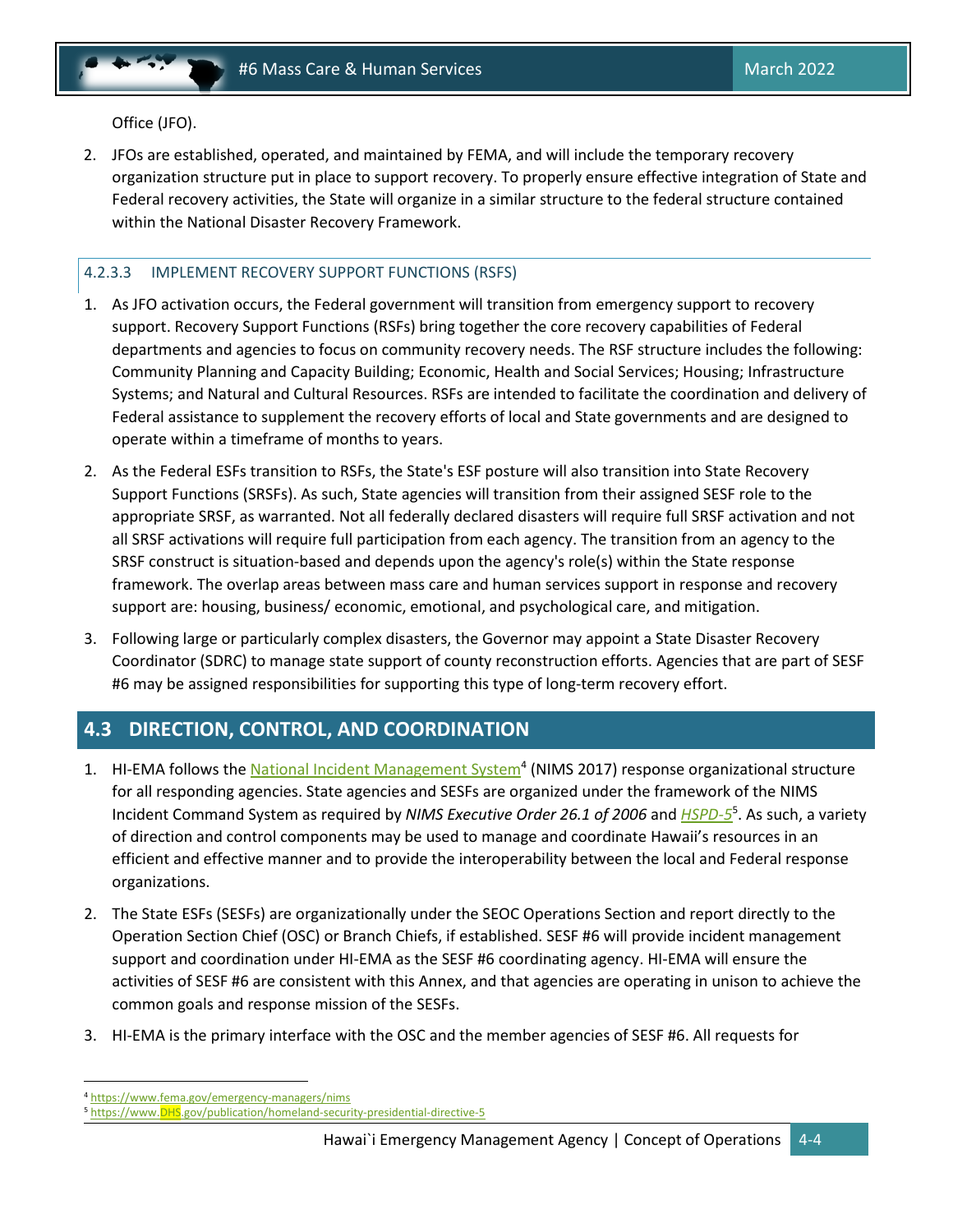<span id="page-14-0"></span>assistance (RFA) and information (RFI) will be managed through the OSC for availability of resources and response missions. HI-EMA will facilitate the best resource or solution set in response to the request that the State has received.

# 4.3.1 COORDINATION AMONG AGENCIES

- 1. The SESF #6 Primary Agency representative(s) in the SEOC coordinates SESF #6 responses to RFAs and RFIs. The request is evaluated and assigned to the SESF #6 agency most likely to have the requested capability or information. Information on the status of the request must be entered in WebEOC by the tasked SESF #6 agency.
- 2. When activated, the SESF #6 Primary Agencies will coordinate communication with the SEOC who will be available to respond to inquiries and resource requests. The SESF #6 Primary Agencies will organize a daily internal agency conference call to share information and confirm coordination procedures. If Federal agencies have been activated to support the event, this call should include FEMA.

# 4.3.2 COORDINATION WITH OTHER SESFS

1. The SESF #6 lead will coordinate with other SESFs for the movement of donations and response resources such as food and water, the SEFS #6 lead will provide information in support of the Common Operating Picture (COP) and unified communication.

## 4.3.3 COORDINATION WITH FEDERAL PARTNERS

- 1. Federal ESFs are multi-agency operational components that serve as the primary means to coordinate Federal resources and capabilities into Hawaii. As such, Hawaii SESF #6 will serve at the primary integration point for Federal ESF #6.
- 2. If a Federal ESF #6 is activated in response to, or in anticipation of, a presidential disaster declaration, SESF #6 will establish contact with FEMA and ensure daily coordination for the duration of the activation. Coordination will primarily occur at the SEOC, Initial Operating Facility (IOF), or Joint Field Office (JFO).

# 4.3.4 TASK FORCES

- 1. Task Forces may be stood up during an incident to address major response activities that require coordination across different levels of government and/or involve multiple state and federal ESFs.
- 2. SESF #6 will be part of the following task forces if they are implemented during an incident:
	- a. Feeding
	- b. Sheltering
	- c. Distribution

# **4.4 RESPONSE SUPPORT STAFF**

1. When existing staffing is insufficient for SESF #6 operations, there are three primary options.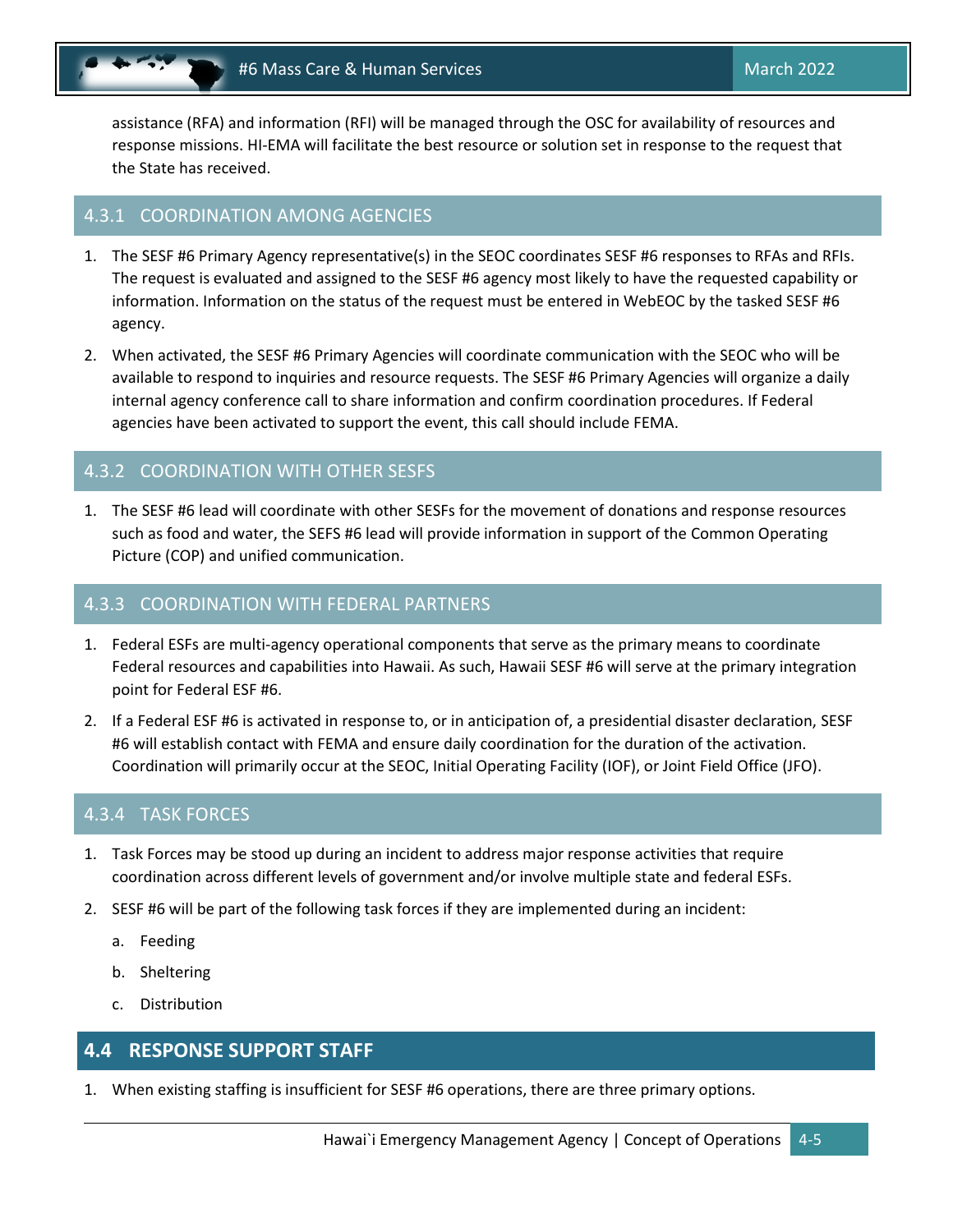<span id="page-15-0"></span>

- a. Start at home where State agencies pre-identify employees with and train for the essential skills and knowledge needed during a disaster.
- b. Tap the Emergency Management Assistance Compact (EMAC) between Hawaii and other States and Territories. However, this can be expensive.
- c. Use volunteers where possible.

# 4.4.1 STATE AGENCY STAFF – DISASTER RESPONSE WORKERS

1. Hawaii State agency employees may be designated as disaster response workers. Disaster response workers need to report to work in accordance with the EOP and in accordance with their agency's processes. The [State Disaster Response Manual for Managers](https://dod.hawaii.gov/hiema/files/2019/08/DHRDResponse-Manual-for-Managers.pdf)<sup>6</sup> (2019) provides more detailed information.

# 4.4.2 EMERGENCY MANAGEMENT ASSISTANCE COMPACT

1. At the interstate level, members of th[e Emergency Management Assistance Compact](https://www.emacweb.org/) (EMAC) may offer assistance during governor-declared states of emergency through a responsive system that allows States and Territories to send personnel, equipment, and commodities to help disaster relief efforts in other States and Territories. Hawaii is an EMAC member.

# **4.5 FINANCIAL MANAGEMENT & RECORD KEEPING**

1. Hawaii State agencies, the Counties, and NGOs must work closely with HI-EMA financial management staff to ensure that personnel properly document all reimbursable expenses to their disaster activities. Such expenses should be directly related to official requests for assistance submitted through HI-EMA and include, but are not limited to, travel, maintenance, meals, supplies, and response resources.

<https://dod.hawaii.gov/hiema/files/2019/08/DHRDResponse-Manual-for-Managers.pdf>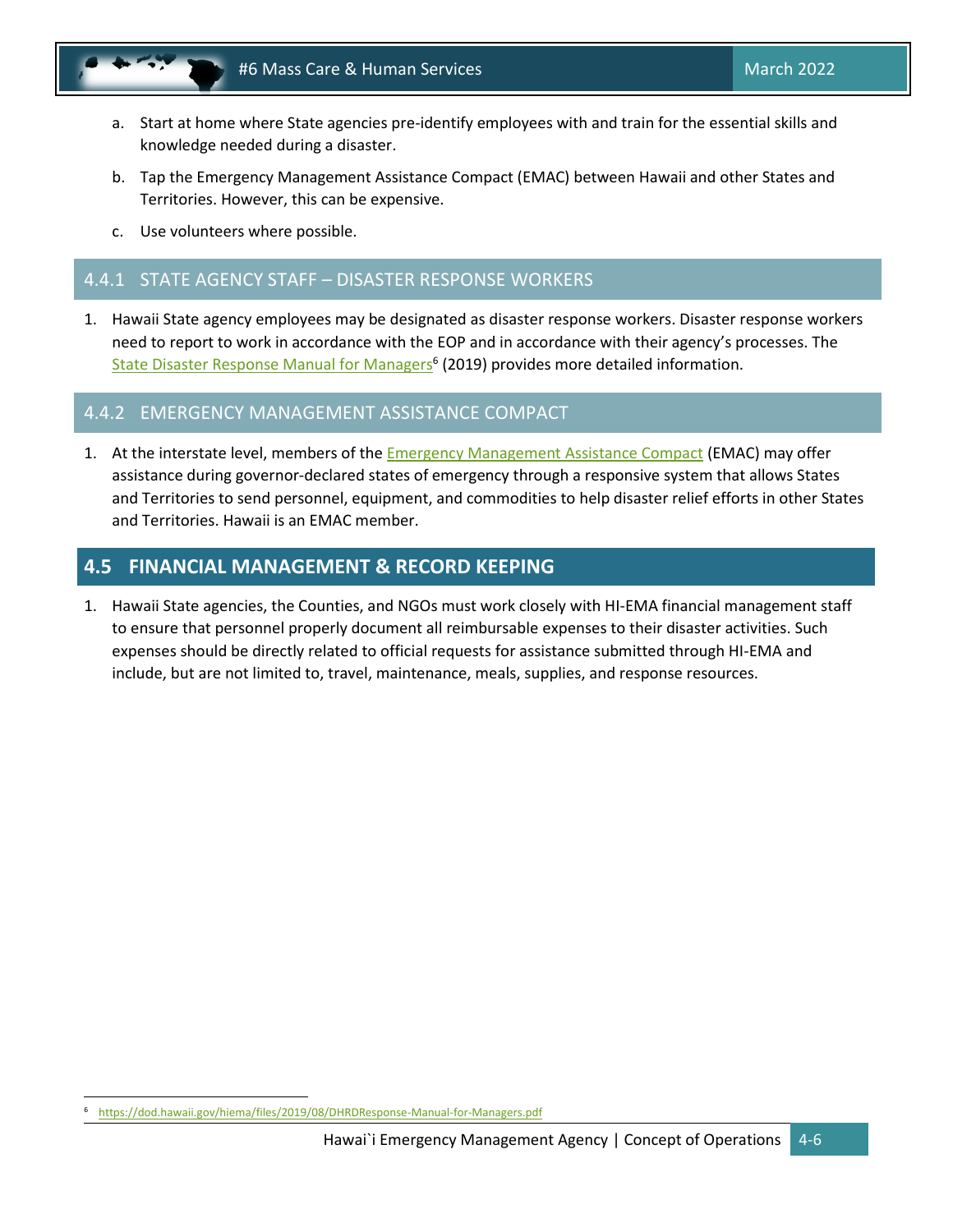# <span id="page-16-0"></span>5. AUTHORITIES AND REFERENCES

# **5.1 STATE LAWS, REGULATIONS AND DIRECTIVES**

- 1. [Hawai`i Revised Statutes Chapter 127A](https://www.capitol.hawaii.gov/hrscurrent/Vol03_Ch0121-0200D/HRS0127A/HRS_0127A-.htm)  Emergency Management<sup>7</sup> Establishes state and county emergency management authorities and statutory duties.
- 2. [Administrative Directive No. 15-01, Emergency Management Preparedness Policies for Departments](https://dod.hawaii.gov/hiema/files/2017/08/AD-15-01-Emergency-Management-Preparedness-Requirements-for-Departments.pdf)<sup>8</sup> -Establishes emergency management preparedness requirements for state agencies.

## *MOAs & MOUs*

- 1. Mass Care Feeding HI-EMA & The Salvation Army (2020)
- 2. County Prosecutors Victim Assistance in Mass Casualty Crime Events (2019)
- 3. HI-EMA & The Hawaii Veterinary Medical Association (2019)

# **5.2 FEDERAL LAWS, REGULATIONS, AND DIRECTIVES**

- 1. **National Response Framework** ESF 6 [Mass Care, Emergency Assistance, Temporary Housing, and Human](file:///C:/Users/efischer/Desktop/ESF6%20Annex-Support/0.%20Core/�%09https:/www.fema.gov/sites/default/files/2020-07/fema_ESF_6_Mass-Care.pdf)  [Services](file:///C:/Users/efischer/Desktop/ESF6%20Annex-Support/0.%20Core/�%09https:/www.fema.gov/sites/default/files/2020-07/fema_ESF_6_Mass-Care.pdf)<sup>9</sup>
- 2. [ARC and FEMA National Shelter Systems](https://hub.arcgis.com/maps/d000037396514f70a2ba3683e037caee/explore) (NSS)<sup>10</sup>
- 3. FEMA *[Disaster Assistance Policy](https://www.fema.gov/assistance/public/policy-guidance-fact-sheets)<sup>11</sup>*, DAP9523.19, Eligible Costs Related to Pet Evacuations and Sheltering
- 4. *[Pets Evacuation and Transportation Standards](https://www.avma.org/pets-act-faq)<sup>12</sup>* (PETS) Act of 2006
- 5. Americans with Disabilities Act (ADA) of 1990

# **5.3 REFERENCES**

- 1. *Emergency Planning Considerations for Individuals with Access and Functional Needs in Hawaii* (2012), Hawaii State Civil Defense.
- 2. *Detailed Languages Spoken at Home in the State of Hawaii* (2016), Department of Business, Economic Development and Tourism.

<sup>7</sup> [https://www.capitol.hawaii.gov/hrscurrent/Vol03\\_Ch0121-0200D/HRS0127A/HRS\\_0127A-.htm](https://www.capitol.hawaii.gov/hrscurrent/Vol03_Ch0121-0200D/HRS0127A/HRS_0127A-.htm)

<sup>8</sup> <https://dod.hawaii.gov/hiema/files/2017/08/AD-15-01-Emergency-Management-Preparedness-Requirements-for-Departments.pdf>

<sup>9</sup> [https://www.fema.gov/sites/default/files/2020-07/fema\\_ESF\\_6\\_Mass-Care.pdf](https://www.fema.gov/sites/default/files/2020-07/fema_ESF_6_Mass-Care.pdf)

<sup>10</sup> <https://hub.arcgis.com/maps/d000037396514f70a2ba3683e037caee/explore>

<sup>11</sup> <https://www.fema.gov/assistance/public/policy-guidance-fact-sheets>

<sup>12</sup> <https://www.avma.org/pets-act-faq>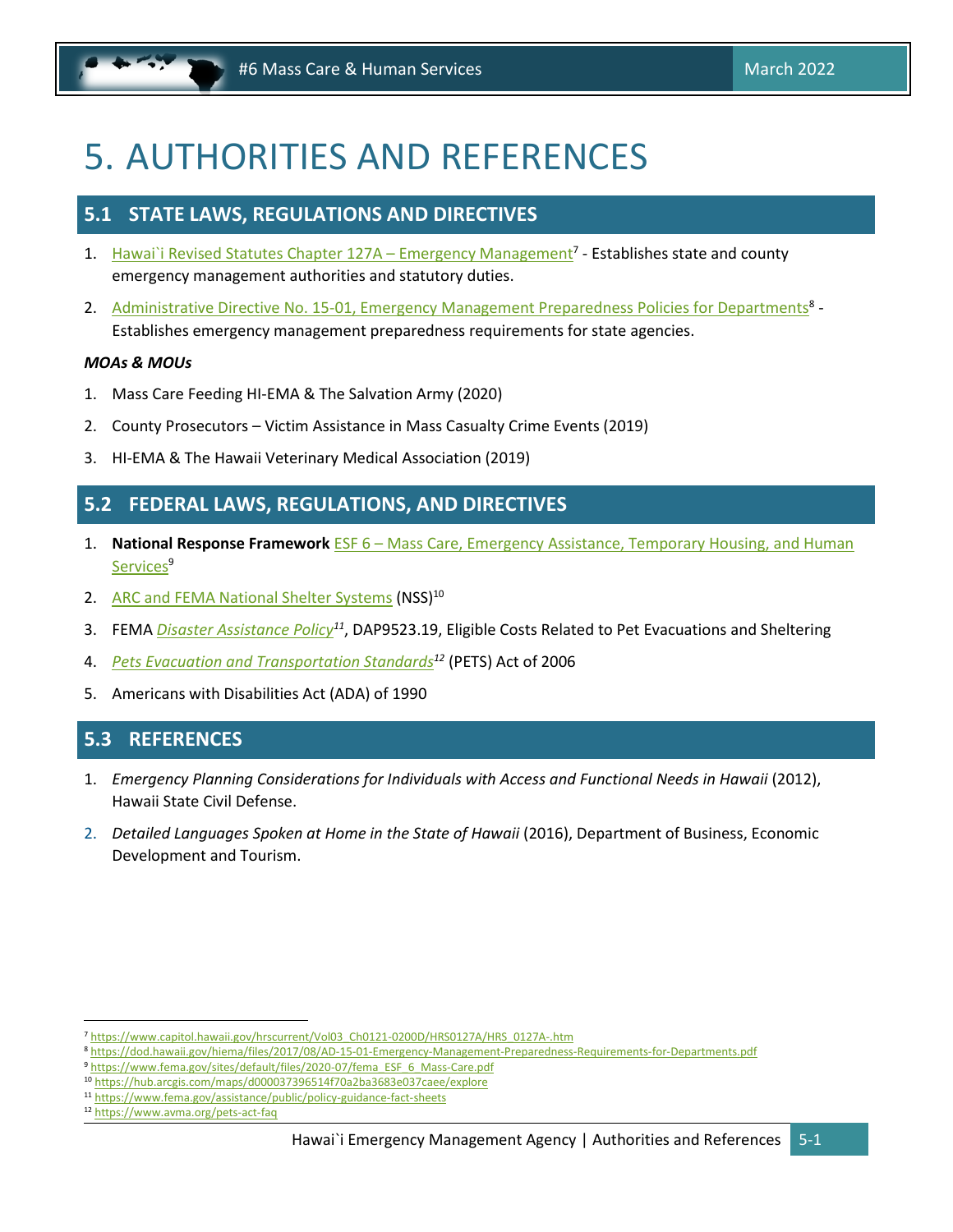# <span id="page-17-0"></span>6. ATTACHMENTS AND SUPPORTING **DOCUMENTS**

**Attachment 1** Planning Data

**Attachment 2** State Operations Priorities & Core Capabilities

Attachment 3 Support Resources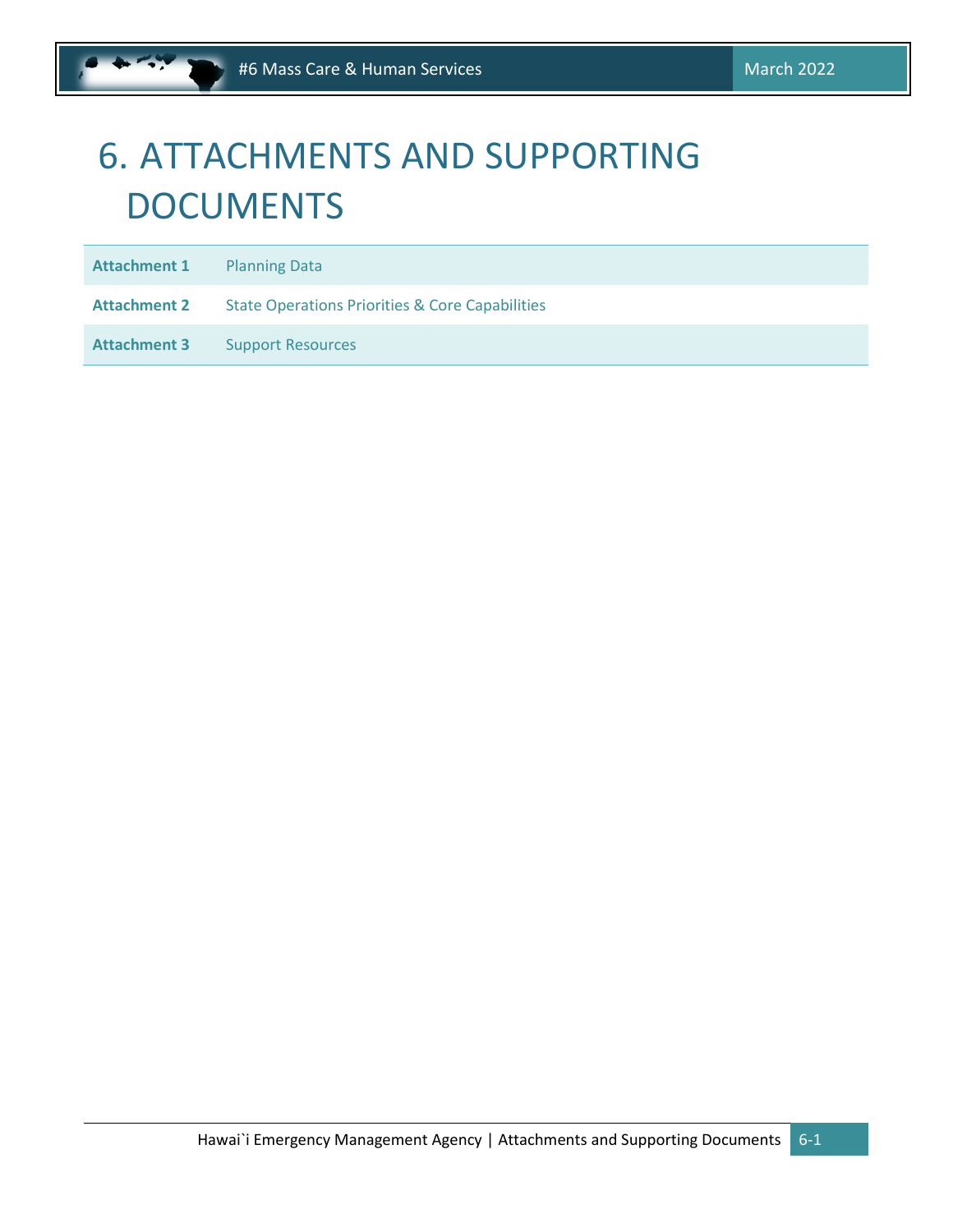# <span id="page-18-0"></span>ATTACHMENT 1. PLANNING DATA

The data and additional planning considerations below are unique to Hawaii. The *[Hawaii Emergency Operations](https://dod.hawaii.gov/hiema/files/2020/02/Hawaii-State-EOP-Fall-2019-Published.pdf)  [Plan](https://dod.hawaii.gov/hiema/files/2020/02/Hawaii-State-EOP-Fall-2019-Published.pdf)*<sup>13</sup> contains additional planning assumptions which are applicable across all annexes.

# **Geographic Isolation/Supply Chain**

- The geographic isolation of the Hawaiian Islands at 2,500 miles to the nearest major maritime ports and airports creates a complex time‐distance relationship for resource coordination between the island and Contiguous United States (CONUS). Transit time by ocean from CONUS West Coast requires five to eight days by commercial cargo vessel and at least five hours by commercial flight.
- All major stores statewide rely on just in time inventory which means distribution of emergency supplies will be limited. Most of the population will experience delays to get immediate emergency needs met.
- Demand upon local resources in anticipation of a significant threat to public safety may overwhelm local and State capacity and capabilities. In addition, State and local resources may be damaged or unavailable in a significant emergency

# **Resident Population<sup>14</sup>**

- At least 11% and potentially up to 35% of residents may require emergency shelter, feeding, and basic sanitary facilities following a disaster.
- The total number of people experiencing homelessness (sheltered and unsheltered) statewide in 2020 was 6,458 with 1,590 (24%) adults chronically homeless.  $^{15}$
- Hawaii's 2018 ALICE<sup>16</sup> population estimate is at least 33% (467,000) of the state's 1.4 million people with over 9% (150,000) in poverty. For these people individual and family preparedness actions such as stockpiling 14 days of food and supplies is an impossibility.
- Seniors 65+ made up 19% (275,000) of Hawaii's residents in 2020. Of these, 153,000 (11%) have one or more underlying medical conditions to include functional and access needs disabilities.
- Residents of all ages with two or more chronic illnesses make up 27% (386,500) of the State's population.
- Pacific Islanders, most of whom live on Oahu, make up 4% (48,000) of the state's population. This includes Compact of Free Association (COFA) residents who are citizens of Palau, the Marshall Islands, and Micronesia, and make up 27,000 (1.9%) of the population.
- Native Hawaiian residents make up 25% (355,000) of the State's population.
- The average square footage of Hawaii single family residence (1,300 square feet) is half the size of an average mainland house (2,700 square feet). While local houses are considerably smaller, the average

<sup>13</sup> <https://dod.hawaii.gov/hiema/files/2020/02/Hawaii-State-EOP-Fall-2019-Published.pdf>

<sup>14</sup> US Census and Hawaii DEBEDT data

<sup>15</sup> <http://hhdw.org/2020-homeless-point-in-time-count/>

<sup>&</sup>lt;sup>16</sup> ALICE (Asset Limited, Income Constrained, Employed). ALICE workers are teachers, health care workers, and members of the service industry but do not earn enough to support their own families. <https://www.unitedforalice.org/hawaii> (2019).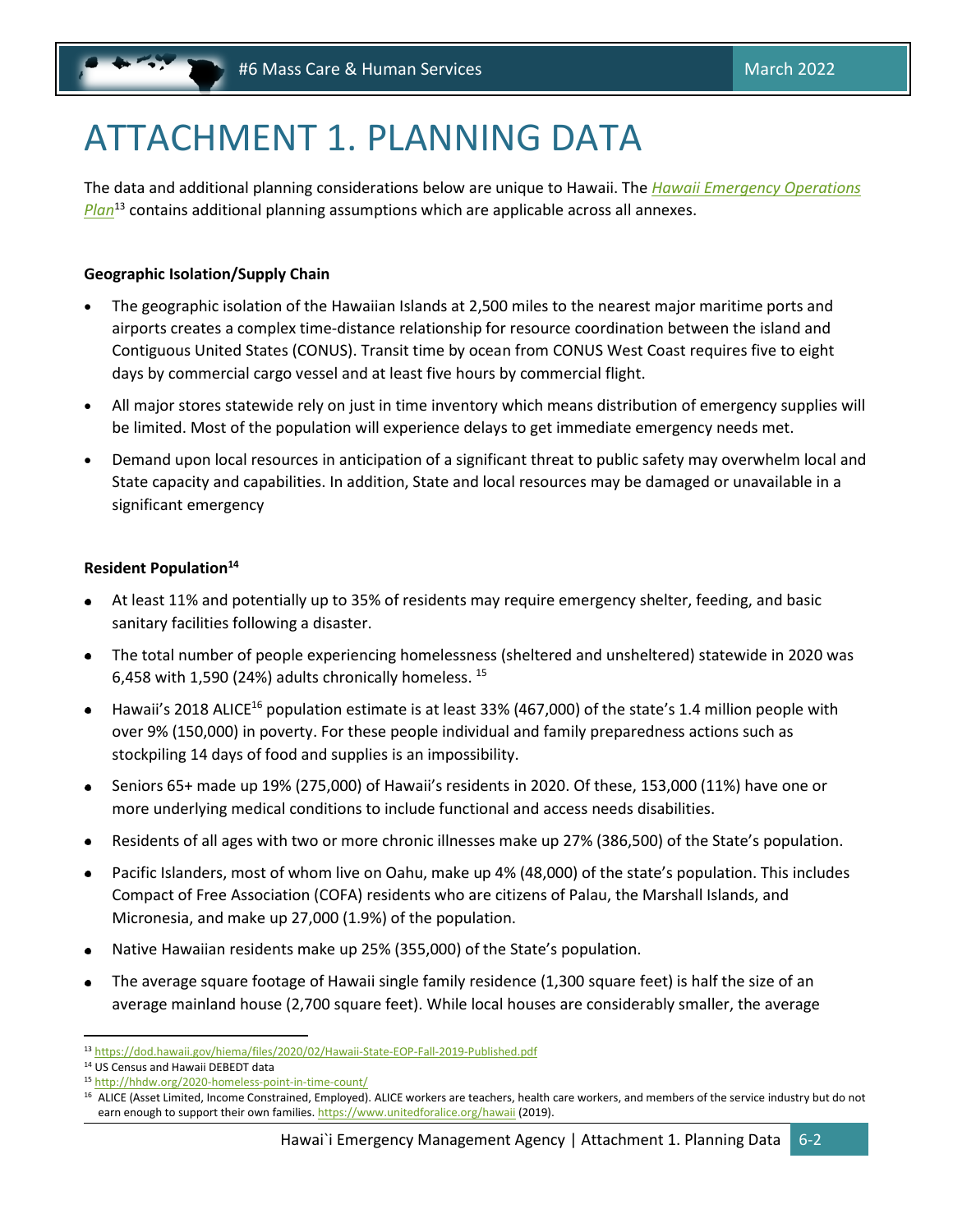household size of Oahu, for example, is the second largest nationally at 3.05 people.<sup>17</sup> A 2019 study found 23%<sup>18</sup> of the Oahu's households are overcrowded and/ or doubled up.

- Eleven percent of Hawaii's households are multi-generational, more than three times the national average  $\bullet$ and the highest in the county.
- Emergencies and disasters disproportionally impact people who are poor, have limited English proficiency, are older, or disabled because they are less likely to have natural supports in their communities upon which they may rely for assistance and are dependent on government services for help.

## **Visitor Population**

• On any given day, there are nearly 217,000 visitors in the state with an average of 30,000 daily arrivals. This increases the state's population by 15%. Visitors are particularly vulnerable during emergencies or disasters as they will lack supplies to self‐sustain, be unfamiliar with local hazards and plans, and may have significant language barriers to understand safety directives.

# **Civil Rights**

- Access and functional needs populations include but are not limited to the elderly, individuals with physical and/or mental disabilities, their caregivers and service animals, those without transportation, limited or non-English speaking, and many other segments of the population.
- Limited English Proficiency (LEP) refers to those who have a limited ability to read, write, speak, or understand English. Over 25% (350,000) of Hawaii's residents speak a language other than English at home, higher than the U.S. average of 21%. There are 25 languages other than English as primary spoken languages in Hawaii. Ilocano, Tagalog, and Japanese are the top three followed by Korean, Vietnamese, Chinese, Spanish, Hawaiian, Samoan, Cantonese, Marshallese, Mandarin, German, French, Micronesian: Chuukese, Pohnpeian, Yapese, Palauan, Tongan, Bisayan, Laotian, Thai, Portuguese, Hawaiian Pidgin, Russian, Indonesian, and Chamorro.
- Shelters and other facilities used in mass care activities are required to be compliant with the Americans with Disabilities Act (ADA) and meet the access and function needs (AFN) of all. Individuals and families may have specific needs which may not be immediately apparent or recognized at the time of the emergency, such as specific dietary needs, conditions that affect communication, limited English proficiency, disabilities, or chronic medical conditions that require a need to coordinate with ESF8 to support medical or mental health needs. Most individuals with AFN, including individuals with disabilities, can be supported in a general population shelter environment the use of durable medical equipment (DME), assistive technology (AT), or personal assistance services (PAS), some of which may need dedicated power and water.

### **Shelters & Temporary Housing**

• The state is not a shelter provider. The state coordinates sheltering resources with counties and partner

<sup>17</sup> 2018 American Community Survey, U.S. Census Bureau

<sup>18 2019</sup> Hawaii Housing Planning Study, Hawaii's Housing Finance and Development Corporation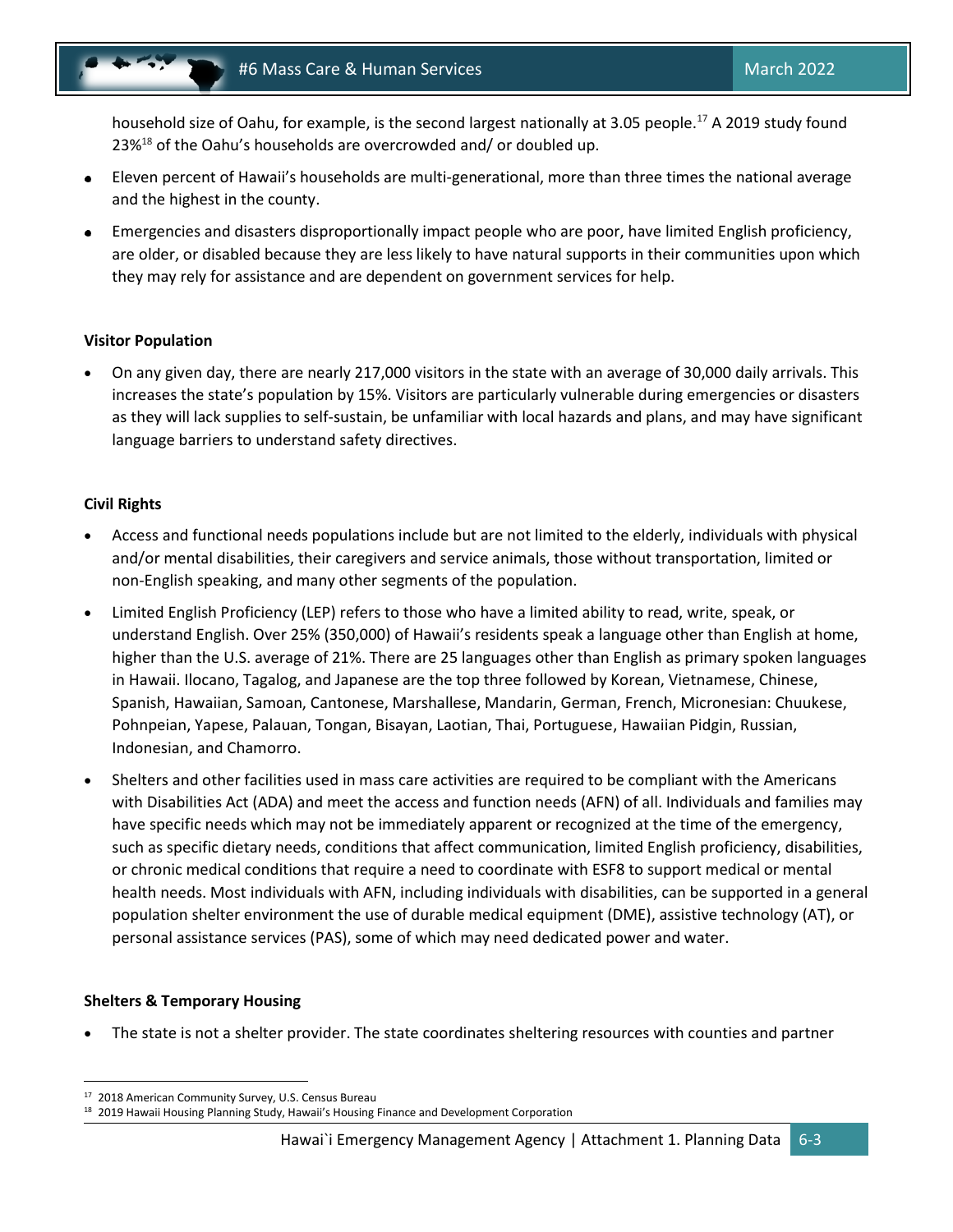agencies when requested by local jurisdictions.

- Pet and service animal friendly shelters will be needed.
- Medical shelters fall under SESF-8 but require appropriate services coordination to include dedicated power and water supplies.
- Local shelter managers in cooperation with partner agencies will work to provide guidance for pet owners on how or where to shelter pets. When feasible, pet shelters will co-locate near or within congregate care shelters.
- Alternate shelter sites may be required should pre-designated sites sustain damage or become uninhabitable.
- Sheltering and short-term housing may need to be located outside the impacted area, to include CONUS.
- If significant damage has occurred, short-term and temporary shelters and housing solutions will transition into long-term housing recovery solutions, to include possible relocation or consolidation.
- Spontaneous community shelters may open without adequate supplies and may require assistance and supplies to sustain operations.

#### **Food and Water**

- The state does not stockpile food or water for emergencies. However, government commodities may be released under authorization by the U.S. Department of Agriculture (USDA) when a federal disaster declaration is in place to meet the immediate needs of survivors.
- Food supplies in the state will be depleted within seven days of port closure, five days after no imports (40% of market capacity). After a major disaster, it will be hand to mouth resupply of food and water for 30 days with severe shortages until the port reopens
- The ratio of households statewide with the advised 14-day food and water stockpile is unknown. Limited data from a single county found more than half of households do not have the recommended stockpile.<sup>19</sup>
- Temporary water treatment plants likely will be needed.
- Water supply from deep aquifer pumping stations will need backup generators, fuel, and support staff.
- Cook chill, the process of food preparation of rapid chilling of cooked food, may be used for shelters, fixed feeding sites, and mobile distribution.
- A Feeding Taskforce will be stood up to manage efforts to feed those in need.

### **Human Services**

- Family reunification activities may be necessary should family members become separated or should unaccompanied minors arrive at shelters or other service sites.
- Federal assistance may be required to augment local and State efforts in providing mass care relief, this includes the need for short-term, temporary emergency housing which likely will surpass local and State

<sup>19</sup> https://health.hawaii.gov/kauai/files/2019/09/Kauai-2019-CASPER-Final-Report.pdf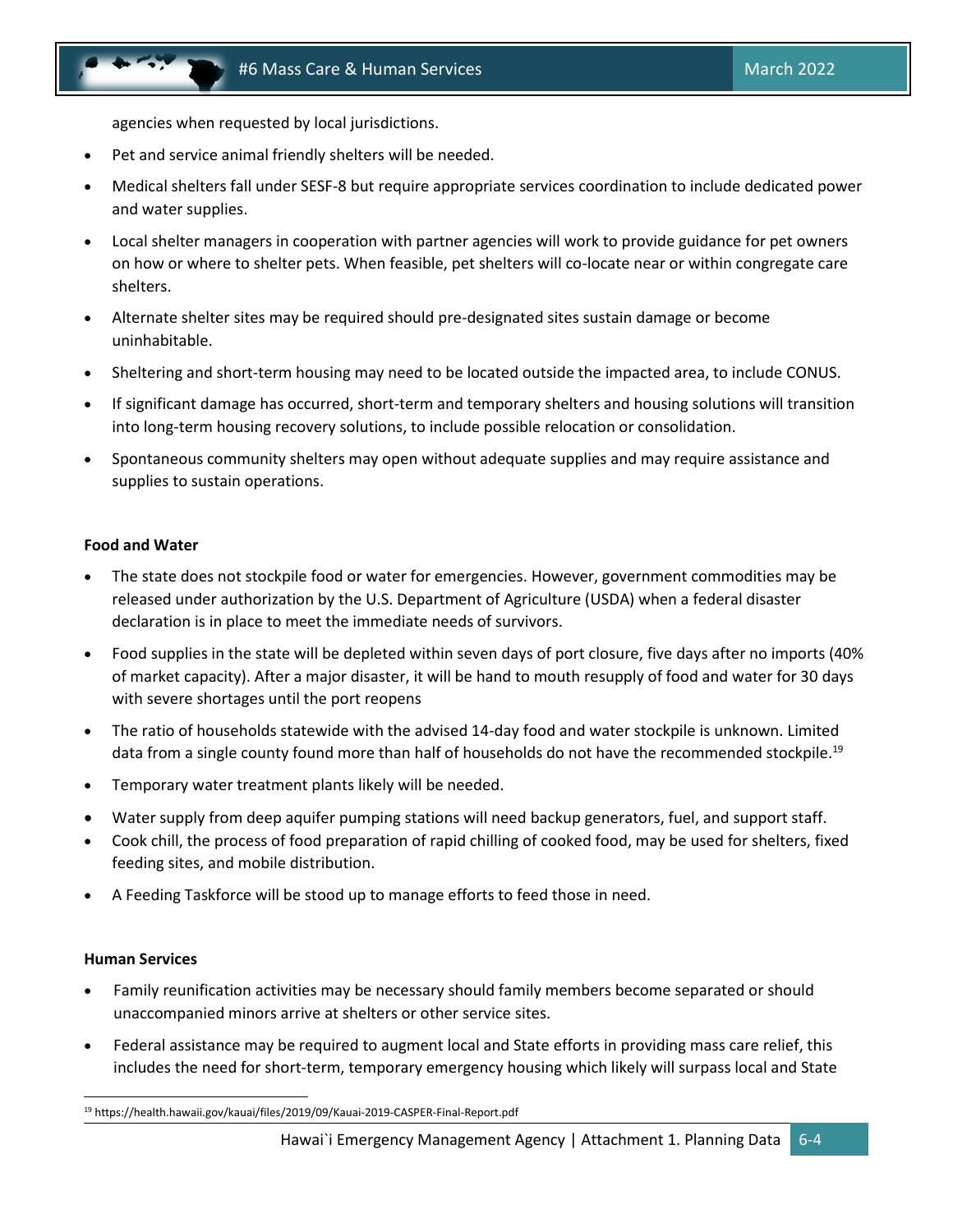resources.

- Emergency economic resources and benefits may be needed.
- Disaster mental health support may be required at mass care service facilities.
- Victim services support may be required at mass care service facilities.
- Mass care response activities will continue until all emergency and life safety issues are resolved and will assist with the transition of individuals into recovery when Disaster Assistance Centers (DAC) and Disaster Recovery Centers (DRC) are activated and fully functioning.

#### **Pets**

- Animals whose owners are not present but are impacted by disasters will require support.
- Domestic animals without owners (strays) will be indistinguishable from owned animals.
- Coordination with SESF-11 may be required for pet or pet friendly shelters, as requested.
- Food Banks statewide are expected to stockpile pet food for disaster response.

#### **Recovery**

• Recovery efforts are initiated concurrently with response activities for major disaster. Close coordination is required among State agencies, non-governmental organizations (NGOs), and the Hawaii Voluntary Organizations Active in Disaster (HVOAD) assisting with mass care response and recovery activities.

#### **Additional Considerations**

- Security may be required to support shelters and/or recovery centers.
- Solicited and unsolicited volunteers, as well as non-governmental organizations (NGOs), may offer assistance, causing normal intake processes for volunteers to become overwhelmed.
- Federal agencies may engage in a unilateral response and/or offer assistance under their statutory authority to affected areas in lieu of a presidential declaration.
- Disruption caused by debris, damage, or relocation of residents may cause disruption in postal activities or commerce, create financial hardship, and limit accessibility of communication systems.
- Disruption to internet, broadband, and cell services should be expected and may last hours to weeks.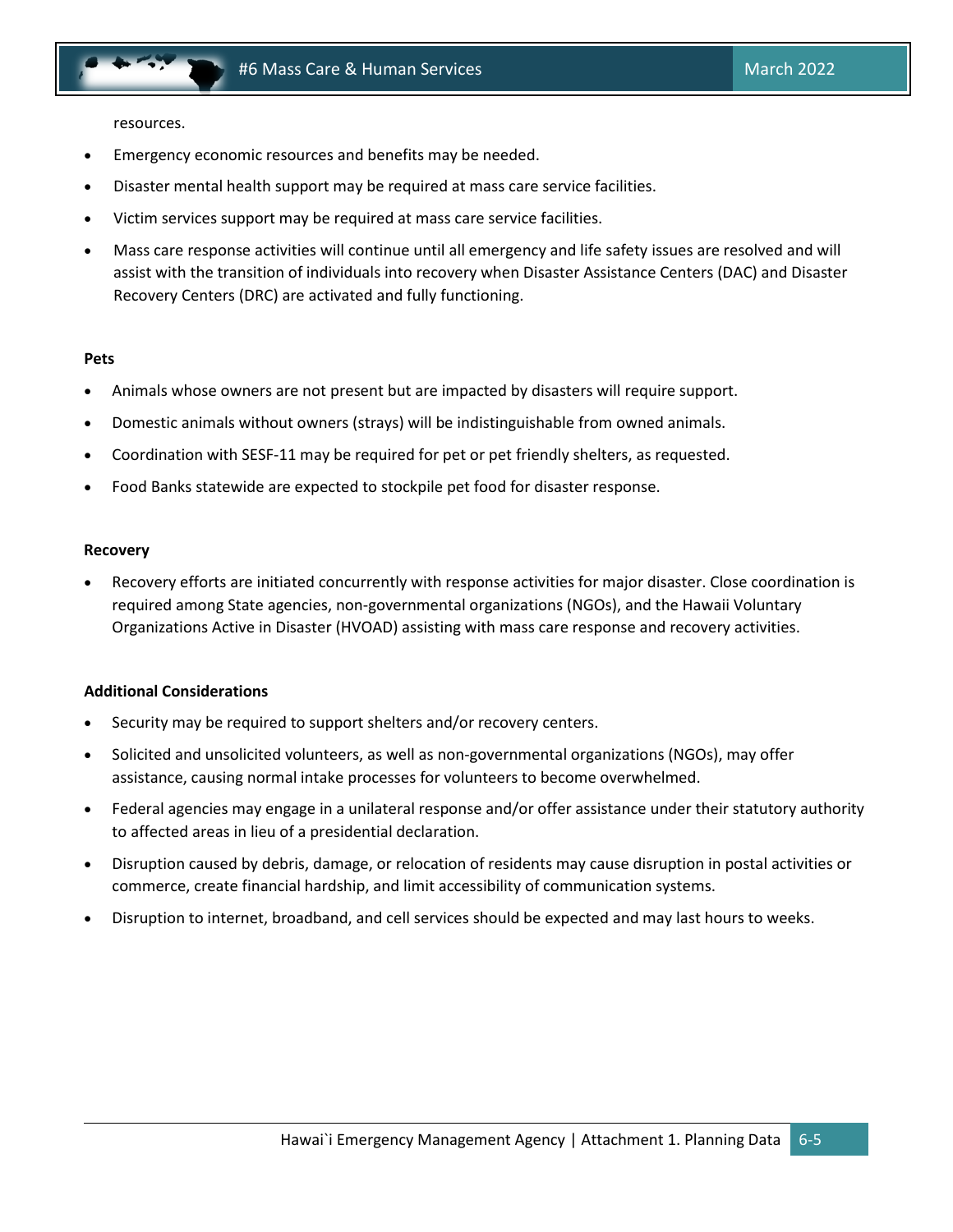# <span id="page-22-0"></span>ATTACHMENT 2. STATE OPERATIONS PRIORITIES & CORE CAPABILITIES

Hawaii SESF #6 Mass Care and Human Services support falls into these operational areas:

## **Mass Care**

- o **Feeding**: Support feeding and hydration needs.
- o **Sheltering**: Support congregate and noncongregate sheltering. Support individuals with disabilities and others with access and functional needs in congregate facilities. Temporary housing options including rental, repair, identification and provision of safe, secure, functional, and physically accessible housing and access to other sources of temporary housing assistance.
- o **Pet/ Service Animal Sheltering**: Support rescue, transportation, care, shelter, and essential needs of household pets and provide essential needs of



service animals which may require additional support through SESF #11.

- **Human Services**: Disaster assistance that helps survivors address unmet disaster caused needs and/or nonhousing assistance; also includes supplemental nutrition assistance, crisis counseling, victim services, disaster case management, unemployment, and other programs available to disaster survivors. Distribute emergency supplies, Support family reunification. Provide mass evacuation assistance.
- **Emergency Assistance**: Coordinate voluntary organizations and essential relief services, volunteers, donations, and donations distribution.
- **Visitor Services & Assistance** Because visitors make up at least 15% of Hawaii's population on any given day and that they have needs above and beyond those of residents in disaster, this annex has a focus area on visitors. Visitors are particularly vulnerable during emergencies or disasters as they will lack supplies to self‐ sustain, be unfamiliar with local hazards and plans, and may have significant language barriers to understand safety directives.

| <b>Operational</b><br><b>Priorities</b> | <b>Goals</b>                                                                                                                                                                                                       | <b>Objectives</b>                                                                                                                                                                                                                                                                                                                                                                                                                                                                      | <b>Responsible</b><br><b>Agencies</b> |  |  |
|-----------------------------------------|--------------------------------------------------------------------------------------------------------------------------------------------------------------------------------------------------------------------|----------------------------------------------------------------------------------------------------------------------------------------------------------------------------------------------------------------------------------------------------------------------------------------------------------------------------------------------------------------------------------------------------------------------------------------------------------------------------------------|---------------------------------------|--|--|
| 1.                                      | <b>Coordinate Mass Care &amp; Human Services Support</b><br><b>Outcome:</b> Mass Care & Human Services resource and information requirements are met.                                                              |                                                                                                                                                                                                                                                                                                                                                                                                                                                                                        |                                       |  |  |
|                                         | Immediately activate a<br>Mass Care & Human<br>Services coordinating<br>function able to assess and<br>coordinate operational<br>requirements and shortfalls,<br>to request additional<br>Federal/State resources. | • Establish Mass Care & Human Services EOC staffing<br>• Define the scale of the disaster based on population<br>affected, geography and intensity of the event<br>• Estimate resources required to conduct mass care and<br>emergency assistance activities based on defined scale<br>of the disaster<br>• Determine resources available from local, State, private<br>sector, and NGOs to conduct Mass Care & Human<br>Services activities based on defined scale of the<br>disaster | $\bullet$ All                         |  |  |

6-6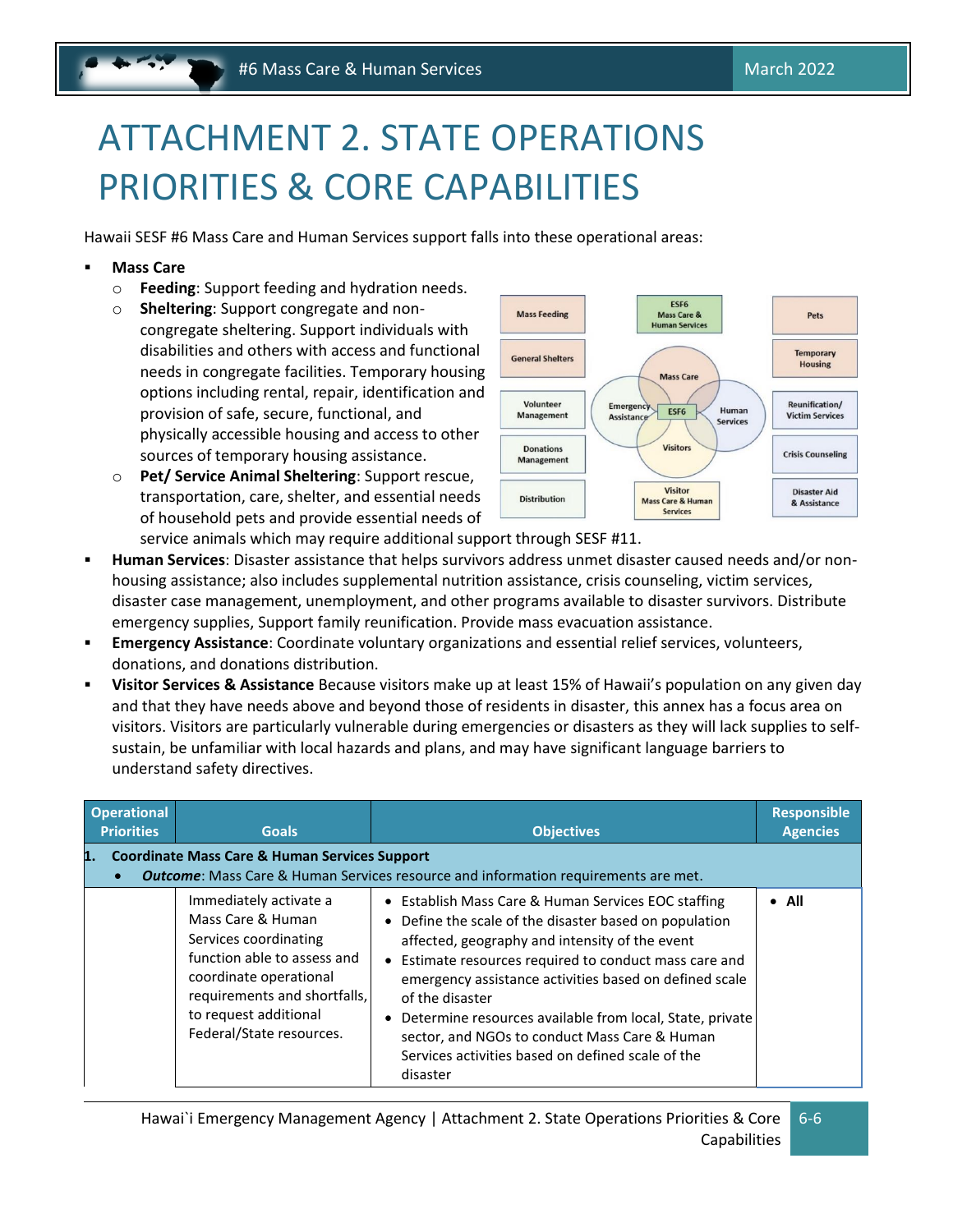

| <b>Operational</b><br><b>Priorities</b>                                                                                                                                                                                                                                                                                                                                                                                              | <b>Goals</b>                                                                                                                               | <b>Objectives</b>                                                                                                                                                                                                                                                                                                                                                                                                                                                                                                                                                                                                 | <b>Responsible</b><br><b>Agencies</b>                                                                                                                                                  |  |
|--------------------------------------------------------------------------------------------------------------------------------------------------------------------------------------------------------------------------------------------------------------------------------------------------------------------------------------------------------------------------------------------------------------------------------------|--------------------------------------------------------------------------------------------------------------------------------------------|-------------------------------------------------------------------------------------------------------------------------------------------------------------------------------------------------------------------------------------------------------------------------------------------------------------------------------------------------------------------------------------------------------------------------------------------------------------------------------------------------------------------------------------------------------------------------------------------------------------------|----------------------------------------------------------------------------------------------------------------------------------------------------------------------------------------|--|
|                                                                                                                                                                                                                                                                                                                                                                                                                                      |                                                                                                                                            | • Assess and identify resource shortfalls<br>• Request resources to meet identified shortfalls through<br>appropriate channels<br>• Establish Mass Care & Human Services operational<br>tasks in coordination with Mass Care & Human Services<br>providers and in conformance with the jurisdiction's<br>overall incident objectives<br>• Maintain situational awareness<br>• Establish demobilization procedures<br>• Coordinate the use of educational facilities during<br>emergency activations among Federal, State, and local<br>agencies, to include the UH system, and private<br>colleges and schools.   |                                                                                                                                                                                        |  |
|                                                                                                                                                                                                                                                                                                                                                                                                                                      | Maintain a steady-state<br>evaluation of Mass Care &<br>Human Services capabilities<br>and available support<br>resources.                 | • Conduct regularly scheduled coordination with Mass<br>Care & Human Services providers<br>• Coordinate, on an ongoing basis, with local, State,<br>private sector, and NGOs to determine mass care<br>resources available within the jurisdiction<br>• Support integration of children and adults with and<br>without disabilities that have access and functional<br>needs into all aspects of Mass Care & Human Services.<br>• Support provision of emergency first aid for survivors<br>and emergency workers<br>• Coordinate the provision of Mass Care & Human<br>Services support for Recovery operations. | $\bullet$ All                                                                                                                                                                          |  |
|                                                                                                                                                                                                                                                                                                                                                                                                                                      | Integrate and report the<br>actions of response<br>organizations for all incidents                                                         | • Collect, report, and coordinate information on mass<br>care activities and share with mass care and emergency<br>assistance partners<br>• Track and respond to requests for information and<br>resources related to Mass Care & Human Services<br>activities                                                                                                                                                                                                                                                                                                                                                    | $\bullet$ All                                                                                                                                                                          |  |
| 2. Support Food & Water Distribution Operations<br>Outcome: Mass Care: Food & Water distribution infrastructure is established in the impact area with the<br>logistical support to achieve and maintain the targeted meals per day production and distribution capability.<br>Outcome: Mass Care: Food & Water infrastructure is demobilized and disaster feeding transitioned to DSNAP<br>and targeted distribution of food boxes. |                                                                                                                                            |                                                                                                                                                                                                                                                                                                                                                                                                                                                                                                                                                                                                                   |                                                                                                                                                                                        |  |
|                                                                                                                                                                                                                                                                                                                                                                                                                                      | Immediately assess, in<br>coordination with<br>responsible agencies,<br>feeding requirements, and<br>shortfalls<br>Activate a multi-agency | • Determine the targeted meals per day production and<br>distribution capability.<br>Identify feeding resource requirements and shortfalls<br>Request feeding resources to meet identified shortfalls<br>Account for infants, children, and individuals with<br>special dietary needs including those with medical and<br>religious<br>dietary needs<br>$\bullet$<br>• Operate the feeding task force according to established                                                                                                                                                                                    | ARC<br>$\bullet$<br><b>TSA</b><br>$\bullet$<br><b>DHS</b><br>٠<br>HI-EMA<br>$\bullet$<br>Counties<br><b>HVOAD</b><br>$\bullet$<br><b>HIFSA</b><br>$\bullet$<br><b>ARC</b><br>$\bullet$ |  |
|                                                                                                                                                                                                                                                                                                                                                                                                                                      | feeding task force to                                                                                                                      | operational procedures                                                                                                                                                                                                                                                                                                                                                                                                                                                                                                                                                                                            | <b>TSA</b><br>٠                                                                                                                                                                        |  |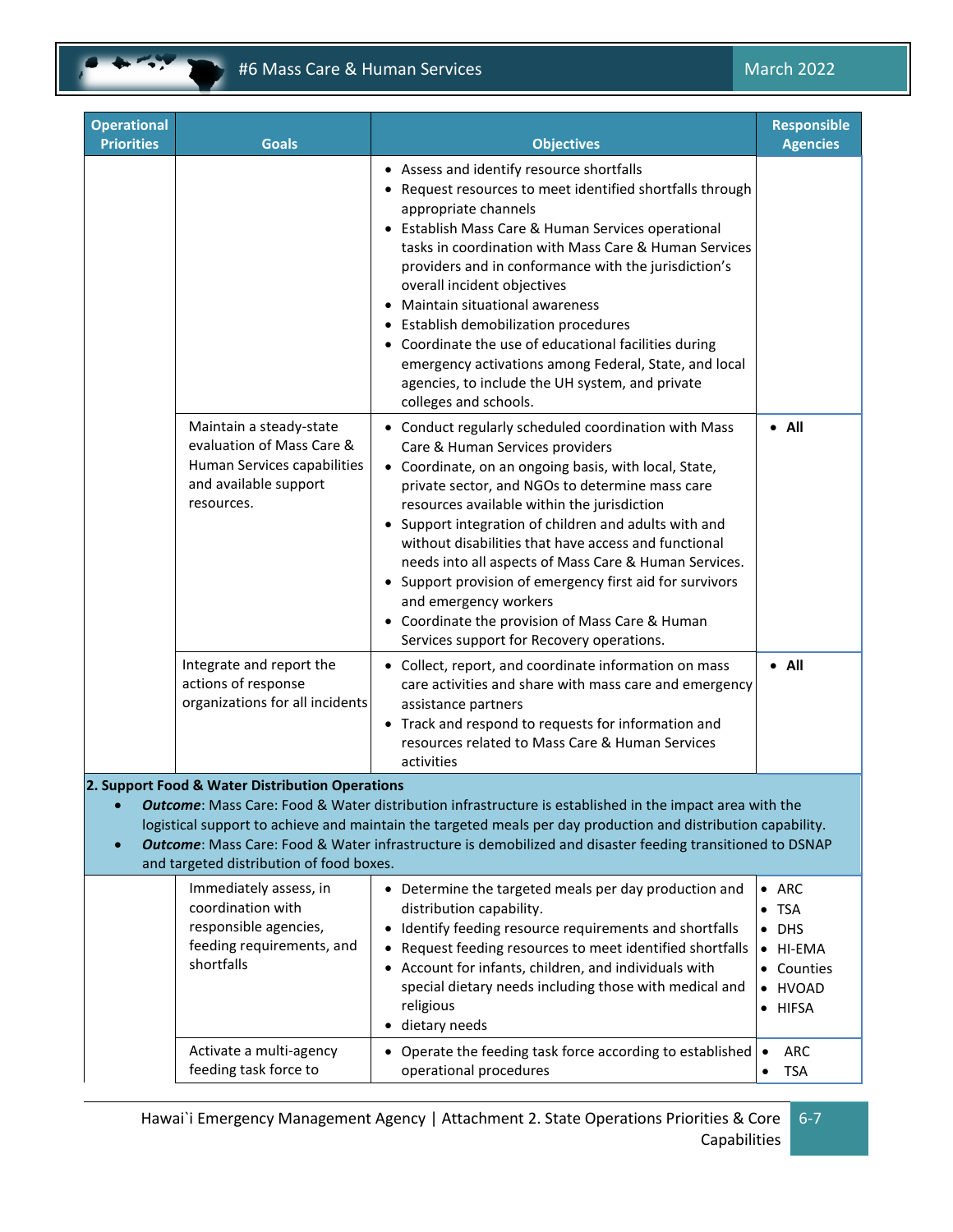# #6 Mass Care & Human Services March 2022

| <b>Operational</b><br><b>Priorities</b> | <b>Goals</b>                                                                                                                 | <b>Objectives</b>                                                                                                                                                                                                                                                                                                       | <b>Responsible</b><br><b>Agencies</b>                                      |
|-----------------------------------------|------------------------------------------------------------------------------------------------------------------------------|-------------------------------------------------------------------------------------------------------------------------------------------------------------------------------------------------------------------------------------------------------------------------------------------------------------------------|----------------------------------------------------------------------------|
|                                         | coordinate state feeding<br>support within 6 hours of<br>determination of need                                               |                                                                                                                                                                                                                                                                                                                         | <b>DHS</b><br>$\bullet$<br>HI-EMA<br>$\bullet$<br><b>HVOAD</b><br>Counties |
|                                         | Coordinate the<br>establishment and<br>support of a targeted<br>mass care feeding<br>infrastructure in the<br>affected area. | • Confirm the arrival and report the operational<br>employment of disaster feeding production and<br>distribution capabilities<br>• Respond to requests for feeding resources from the<br>counties and supported agencies<br>• Ensure shelter populations are being fed                                                 | $\bullet$ ARC<br>$\bullet$ TSA<br>$\bullet$ DOE<br>$\bullet$ DOH           |
|                                         | Coordinate the<br>implementation of DSNAP<br>in eligible jurisdictions                                                       | • Determine if USDA criteria for DSNAP have been met in<br>eligible jurisdictions<br>• Coordinate with eligible jurisdictions to determine<br><b>DSNAP distribution locations</b>                                                                                                                                       | $\bullet$ DHS                                                              |
|                                         | Coordinate the<br>implementation of targeted<br>household disaster feeding,<br>if required                                   | • Determine the type & amount of food required, and<br>the geographical area of distribution<br>• Determine sources for the food<br>• Establish initial distribution date & process for<br>assembly of food boxes<br>Establish distribution timeline<br>• Coordinate demobilization process                             | $\bullet$ ARC<br>$\bullet$ TSA<br><b>HVOAD</b><br>HI-EMA                   |
|                                         | Coordinate demobilization<br>of the mass care feeding<br>infrastructure in the<br>affected area                              | • Assess and determine if criteria for closing of feeding<br>operations have been met.<br>• Confirm that feeding agencies are coordinating<br>demobilization plans with the counties & providing<br>proper notice to the public<br>Monitor and report the demobilization of production<br>and distribution capabilities | $\bullet$ ARC<br>$\bullet$ TSA<br>$\bullet$ DHS<br>• HVOAD                 |
| $\bullet$                               | 3. Support Shelter Operations<br>with basic life-sustaining services.                                                        | Outcome: All survivors with a stated need for shelter have access to a safe, secure, & accessible environment<br><b>Outcome:</b> Shelter residents are placed in appropriate housing solutions.                                                                                                                         |                                                                            |
|                                         | Immediately assess, in<br>coordination with shelter<br>providers, the shelter<br>requirements and shortfalls                 | • Estimate evacuation shelter population and<br>subsequent short-term shelter population<br>Estimate non-congregate shelter population within the<br>impact area<br>• Identify shelter resource requirements and shortfalls<br>for estimated shelter populations                                                        | $\bullet$ ARC<br>• HI-EMA<br>• Counties                                    |
|                                         |                                                                                                                              | Identify Special Needs shelter resource requirements<br>and shortfalls for estimated shelter populations                                                                                                                                                                                                                | $\bullet$ ARC<br><b>DOH</b><br>٠<br>$\bullet$ DHS<br>• Counties            |
|                                         | Immediately assess, in<br>coordination with shelter<br>providers, requirements for                                           | • Estimate functional needs support resources for shelter<br>residents<br>• Obtain functional needs support resources for shelter                                                                                                                                                                                       | $\bullet$ ARC<br>$\bullet$ DOH<br>$\bullet$ DHS                            |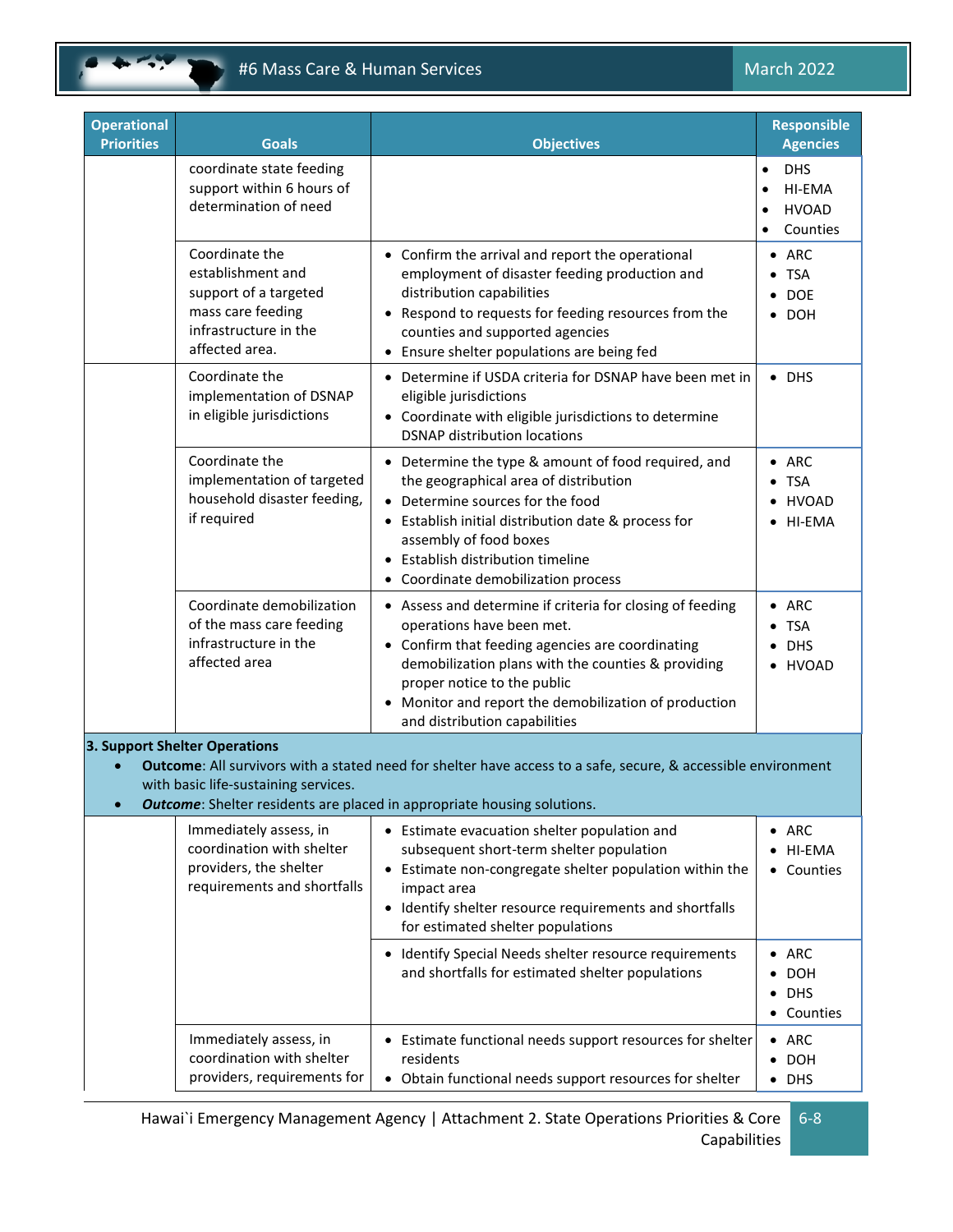# #6 Mass Care & Human Services March 2022

| <b>Operational</b><br><b>Priorities</b> | <b>Goals</b>                                                                                                                                                | <b>Objectives</b>                                                                                                                                                                                                                                                                                                                             | <b>Responsible</b><br><b>Agencies</b>                   |
|-----------------------------------------|-------------------------------------------------------------------------------------------------------------------------------------------------------------|-----------------------------------------------------------------------------------------------------------------------------------------------------------------------------------------------------------------------------------------------------------------------------------------------------------------------------------------------|---------------------------------------------------------|
|                                         | functional need support<br>services for shelter<br>residents                                                                                                | residents when required to meet actual projected<br>shortfalls.                                                                                                                                                                                                                                                                               |                                                         |
|                                         | Activate a multi-agency<br>sheltering workgroup to<br>coordinate state shelter<br>support within 6 hours of<br>determination of need                        | • Operate the shelter workgroup according to<br>established operational procedures.                                                                                                                                                                                                                                                           | $\bullet$ ARC<br><b>DHS</b><br>$\bullet$                |
|                                         | Immediately assess, in<br>coordination with shelter<br>providers, requirements for<br>household pet and service<br>animal shelters for shelter<br>residents | • Estimate household pet and service animal resource<br>requirements for shelter residents<br>• Obtain household pet and service animal resources for<br>shelters when required to meet actual or projected<br>shortfalls<br>Respond to appropriate resource requests<br>$\bullet$                                                            | $\bullet$ ARC<br><b>DOH</b><br>$\bullet$ DoAG<br>• HVMA |
|                                         | Coordinate daily with<br>shelter providers                                                                                                                  | • Establish priorities for shelter support operations<br>Provide guidance as required to shelter providers<br>Request additional shelter resources to meet actual or<br>$\bullet$<br>projected shortfalls<br>• Respond to resource requests from shelter providers<br>• Provide disaster information for distribution to shelter<br>residents | $\bullet$ ARC<br>$\bullet$ DOE<br>• Counties            |
|                                         | Support transition of<br>general population shelter<br>residents to temporary or<br>permanent housing                                                       | • Estimate resources required to support transition of<br>shelter residents<br>• Obtain resources required to support transition of<br>shelter residents to temporary or permanent housing<br>• Support establishment of Shelter Transition Teams<br>when requested                                                                           | $\bullet$ ARC<br>• HI-EMA<br>• Counties                 |
|                                         | <b>Support Discharge Planning</b><br>of Special Needs shelter<br>residents to temporary or<br>permanent housing.                                            | • Estimate resources required to support Discharge<br>Planning of Special Needs shelter residents<br>• Obtain and deploy resources required to support<br>Discharge Planning of Special Needs shelter residents<br>according to established operational procedures                                                                            | $\bullet$ ARC<br><b>DOH</b>                             |
|                                         | Coordinate daily with<br>shelter providers.                                                                                                                 | • Establish priorities for shelter support operations<br>Provide guidance as required to shelter providers<br>Request additional shelter resources to meet actual or<br>projected shortfalls<br>Respond to appropriate resource requests                                                                                                      | $\bullet$ ARC<br>• Counties                             |
|                                         | <b>Transition shelter</b><br>responsibilities to Recovery<br>Housing                                                                                        | • Operate the shelter response according to established<br>operational procedures<br>• Demobilize shelter support according to established<br>operational procedures                                                                                                                                                                          | $\bullet$ ARC<br><b>HPHA</b>                            |
|                                         | 4. Support Mass Evacuation                                                                                                                                  | <b>Outcome:</b> Evacuees have access to targeted levels of mass care resources.                                                                                                                                                                                                                                                               |                                                         |
|                                         | Prior to initiating an<br>evacuation, assess the                                                                                                            | • Assess the need and availability of resources required<br>to support mass evacuation                                                                                                                                                                                                                                                        | $\bullet$ All                                           |

Hawai`i Emergency Management Agency | Attachment 2. State Operations Priorities & Core | 6-9 Capabilities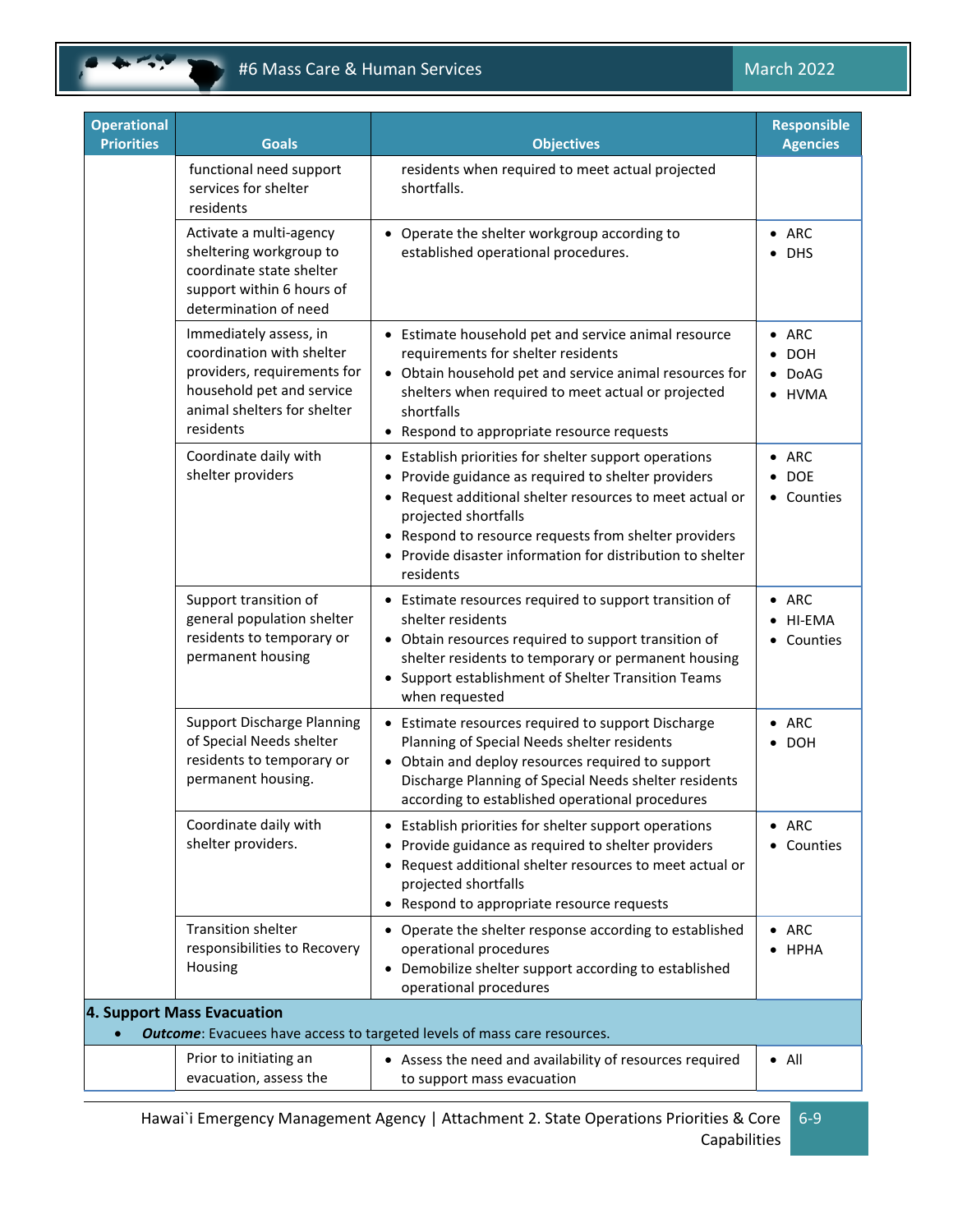# #6 Mass Care & Human Services March 2022

| <b>Operational</b>                                                          |                                                                                                                                                                                  |                                                                                                                                                                                                                                                                                     | <b>Responsible</b>                                                                 |  |
|-----------------------------------------------------------------------------|----------------------------------------------------------------------------------------------------------------------------------------------------------------------------------|-------------------------------------------------------------------------------------------------------------------------------------------------------------------------------------------------------------------------------------------------------------------------------------|------------------------------------------------------------------------------------|--|
| <b>Priorities</b>                                                           | <b>Goals</b>                                                                                                                                                                     | <b>Objectives</b>                                                                                                                                                                                                                                                                   | <b>Agencies</b>                                                                    |  |
|                                                                             | requirements for mass care<br>support, to include access<br>and functional needs<br>support availability, along<br>evacuation routes and at<br>collection points.                | • Request additional state and federal resources to<br>support mass evacuation as required.                                                                                                                                                                                         |                                                                                    |  |
|                                                                             | Coordinate with responsible<br>organizations in the local<br>community, State, nation, or<br>internationally to deliver<br>mass care support and<br>track evacuated individuals. | • Maintain situational awareness of individuals<br>undergoing evacuation and likely to need evacuation<br>• Provide mass care services in congregate evacuations<br>locations.                                                                                                      | $\bullet$ All<br>• State Dept<br>• Consulates                                      |  |
|                                                                             | 5. Support Management of Volunteers and Donations                                                                                                                                |                                                                                                                                                                                                                                                                                     |                                                                                    |  |
|                                                                             |                                                                                                                                                                                  | <b>Outcome:</b> Offers and donations of resources are distributed to areas of need.                                                                                                                                                                                                 |                                                                                    |  |
|                                                                             | Assess, in coordination with<br>responsible agencies, offers<br>of materials, resources,<br>money, services, and staff.                                                          | • Determine the needs<br>• Determine the targeted distribution for offers and<br>donations.<br>• Request resources to meet identified shortfalls.                                                                                                                                   | HI-EMA<br>ARC<br>$\bullet$ TSA<br>· HVOAD                                          |  |
| $\bullet$                                                                   |                                                                                                                                                                                  | <b>Support Emergency Assistance Distribution of Emergency Supplies Operations</b>                                                                                                                                                                                                   |                                                                                    |  |
|                                                                             |                                                                                                                                                                                  | <b>Outcome:</b> A Mass Care Distribution of Emergency Supplies infrastructure established in the impact area with the<br>capability to achieve and maintain the targeted levels of distribution                                                                                     |                                                                                    |  |
|                                                                             | Immediately assess, in<br>coordination with<br>responsible agencies, the<br>distribution of emergency<br>supplies requirements and<br>shortfalls.                                | • Assess the need and availability of commodities for<br>distribution of emergency supplies<br>• Determine the targeted distribution of emergency<br>supplies capability<br>• Request resources to meet identified shortfalls                                                       | $\bullet$ SESF-7<br>HVOAD<br>ARC<br>$\bullet$<br><b>TSA</b><br>$\bullet$<br>HI-EMA |  |
|                                                                             | Coordinate state<br>distribution of emergency<br>supplies support within 6<br>hours of determination of<br>need                                                                  | • Activate the workgroup to meet community needs.<br>Distribute emergency supplies according to established<br>operational procedures                                                                                                                                               | $\bullet$ ARC<br><b>TSA</b><br>HI-EMA<br>SESF-7                                    |  |
|                                                                             | Coordinate the<br>establishment and support<br>of a targeted distribution of<br>emergency supplies<br>infrastructure in the<br>affected area.                                    | • Confirm the arrival and report the operational<br>employment of distribution of emergency supplies<br>distribution capabilities<br>• Confirm distribution of emergency supply locations<br>with responsible agencies.<br>Respond to resource requests from supported<br>agencies. | ARC<br>$\bullet$<br><b>TSA</b><br>SESF-7<br>HI-EMA                                 |  |
|                                                                             | 6. Support Human & Social Services Needs.                                                                                                                                        |                                                                                                                                                                                                                                                                                     |                                                                                    |  |
| <b>Outcome:</b> Survivors have access to targeted levels of human services. |                                                                                                                                                                                  |                                                                                                                                                                                                                                                                                     |                                                                                    |  |
|                                                                             | Coordinate and support the<br>delivery of human and social<br>services in the affected area.                                                                                     | Disaster assistance that helps survivors address unmet<br>disaster caused needs and/or non-housing assistance.<br>• Assess need for and provide crisis counseling and<br>mental health services.                                                                                    | <b>DHS</b><br><b>DOH</b><br><b>HPHA</b><br>$\bullet$ DLIR                          |  |
|                                                                             |                                                                                                                                                                                  |                                                                                                                                                                                                                                                                                     |                                                                                    |  |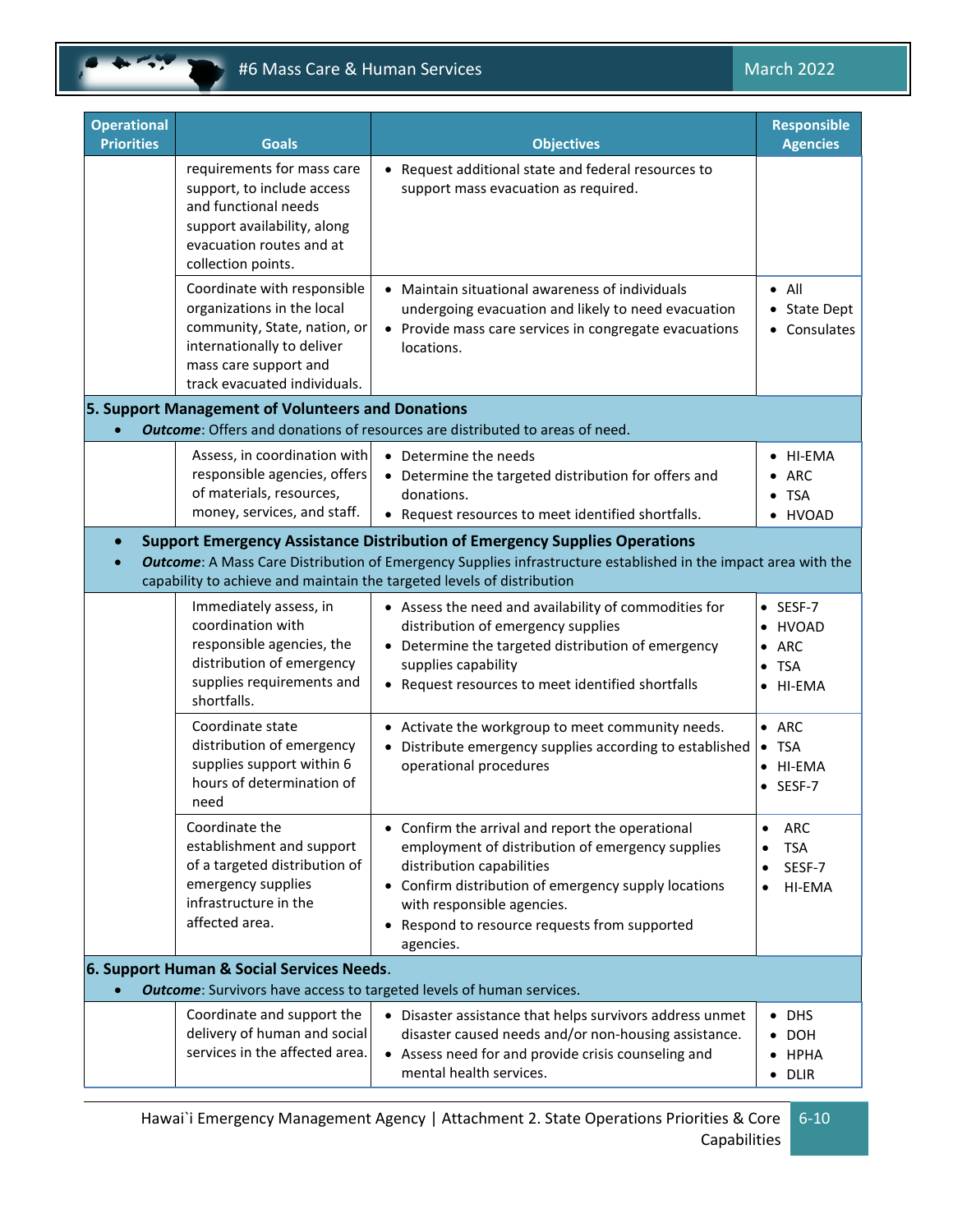

| <b>Operational</b><br><b>Priorities</b>                                                                                                                                                                                                                                                                                                                          | <b>Goals</b>                                                                                               | <b>Objectives</b>                                                                                                                                                                                              | <b>Responsible</b><br><b>Agencies</b>                             |
|------------------------------------------------------------------------------------------------------------------------------------------------------------------------------------------------------------------------------------------------------------------------------------------------------------------------------------------------------------------|------------------------------------------------------------------------------------------------------------|----------------------------------------------------------------------------------------------------------------------------------------------------------------------------------------------------------------|-------------------------------------------------------------------|
|                                                                                                                                                                                                                                                                                                                                                                  |                                                                                                            | • Assess need for and provide victim services in<br>appropriate environment.<br>Identify victims who need supplemental nutrition<br>assistance, disaster case management, unemployment,<br>and other programs. | $\bullet$ TSA<br>$\bullet$ ARC<br>$\bullet$ HHS<br>$\bullet$ CCVM |
| 7. Support Visitor Mass Care and Human Services Needs.<br><b>Outcome:</b> Visitors have access to targeted levels of human services and mass care to ensure their needs are met<br>$\bullet$<br>without reducing services to residents.<br><b>Outcome:</b> International visitor post-disaster support to include reunification evacuation are met.<br>$\bullet$ |                                                                                                            |                                                                                                                                                                                                                |                                                                   |
|                                                                                                                                                                                                                                                                                                                                                                  | Coordinate visitor mass care<br>and evacuation needs as for<br>residents, to include foreign<br>nationals. | • Provide mass care and human services support.<br>• Coordinate with Consulates and the US State<br>Department for foreign national reunification<br>evacuations.                                              | $\bullet$ All<br>State Dept<br>Consulates<br>• Airlines           |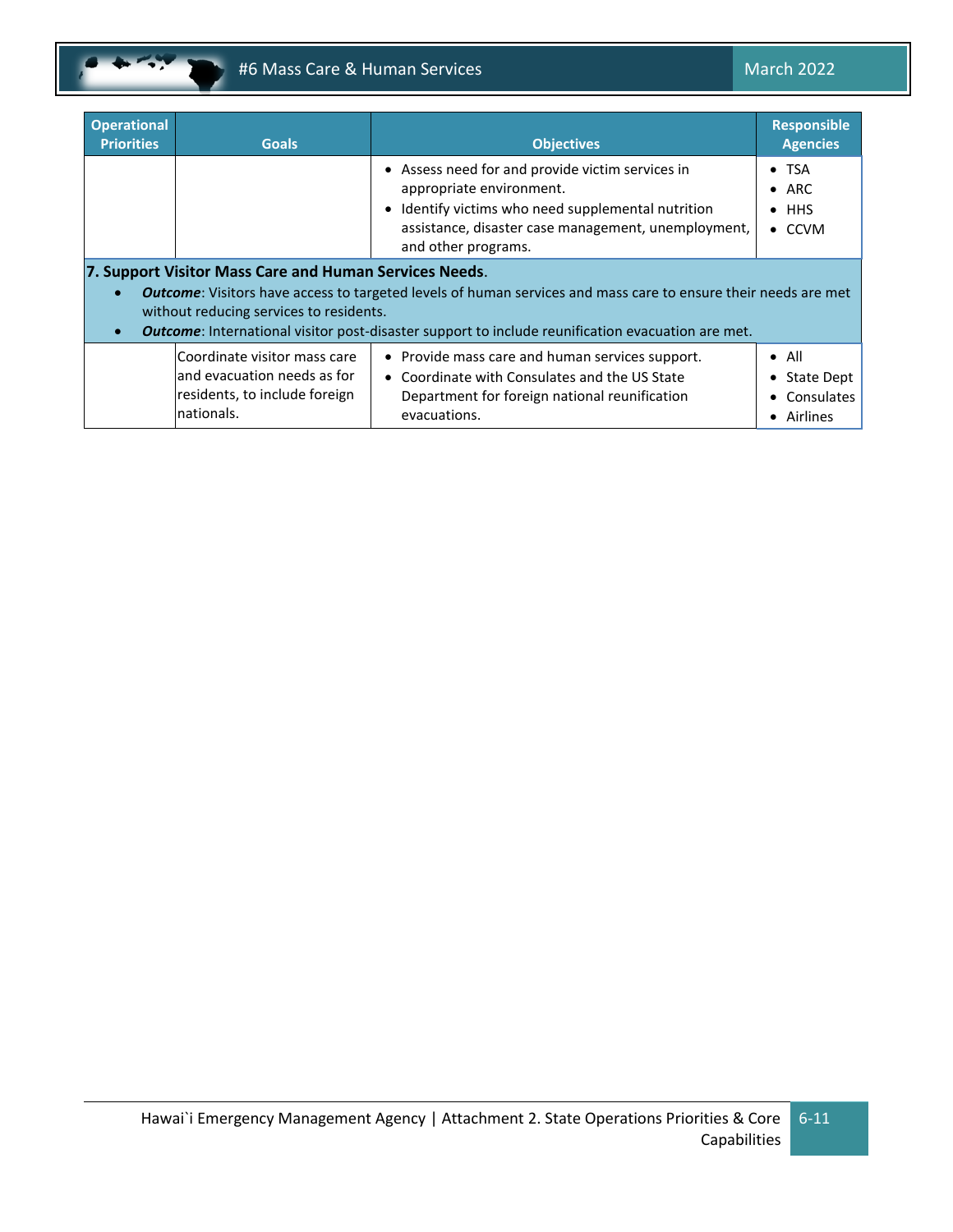# <span id="page-28-0"></span>ATTACHMENT 3. SUPPORT RESOURCES

The following resource areas support the *Hawaii State SESF #6 Mass Care & Human Services Annex*. These will allow partner agencies to manage and update these interconnected components of the Annex. Some are fully intertwined with SESF #6 while others support SESF #6 response activities. These are being managed and developed separately but in coordination with this Annex.

# *Mass Care*

### **1 Mass Care: Food & Water**

Coordinated efforts between State, County, and Federal agencies in partnership with voluntary organizations and the private sector to provide food and water to disaster survivors at fixed distribution sites or via mobile units as appropriate. A Feeding Taskforce will be stood up to manage efforts to feed those in need. Food and water services may include hot or shelf-stable meals, infant formula, baby food, snacks, beverages, and food packages, diverse dietary and culturally appropriate meals, and pet food.

### **2. Mass Care: Shelters & Temporary Housing**

General shelters (evacuation, general population, pet friendly) may be congregate or non-congregate and typically are the responsibility of the Counties with support from ARC and others. These temporary shelters provide a safe, sanitary, and secure environment for individuals and households displaced by disasters. Support is given to survivors sheltering in place and those in SESF #8 medical shelters. Pet and Service Animal friendly shelters are general shelters. Those with disabilities or access and functional needs will be accommodated in congregate shelters.

### **3. Pet & Service Animal Support**

Support pet and animal sheltering, evacuation, and care. Coordinate pet evacuation and shelter support, communication, health and safety, transportation, and other shelter considerations. Service animals, under the Americans with Disabilities Act, will be allowed to accompany the owner. SESF #11 is a key partner in animal welfare during preparedness and response.

### **4. Evacuations**

In Hawaii, resident evacuations will range from shelter in place to locally within a county or on an island to potentially between islands. The most extreme would be from Hawaii to the West Coast or other parts of CONUS. Visitor evacuations are similar to resident evacuations except visitors will be from not only the U.S. but are foreign nationals whose evacuation needs will require coordination with the U.S. State Department and various Consulates.

# *Human Services*

# **5. Human & Social Support**

Human and social support services offer a complex menu of essential individual, household, and community relief services. They range from providing support to children in disasters, to mass evacuations, and for the rescue, transportation, care, shelter, and essential needs of household pets and service animals. Disaster assistance programs that help survivors address unmet disaster-caused needs and/or non-housing losses through loans and grants; also includes supplemental nutrition assistance, crisis counseling, disaster case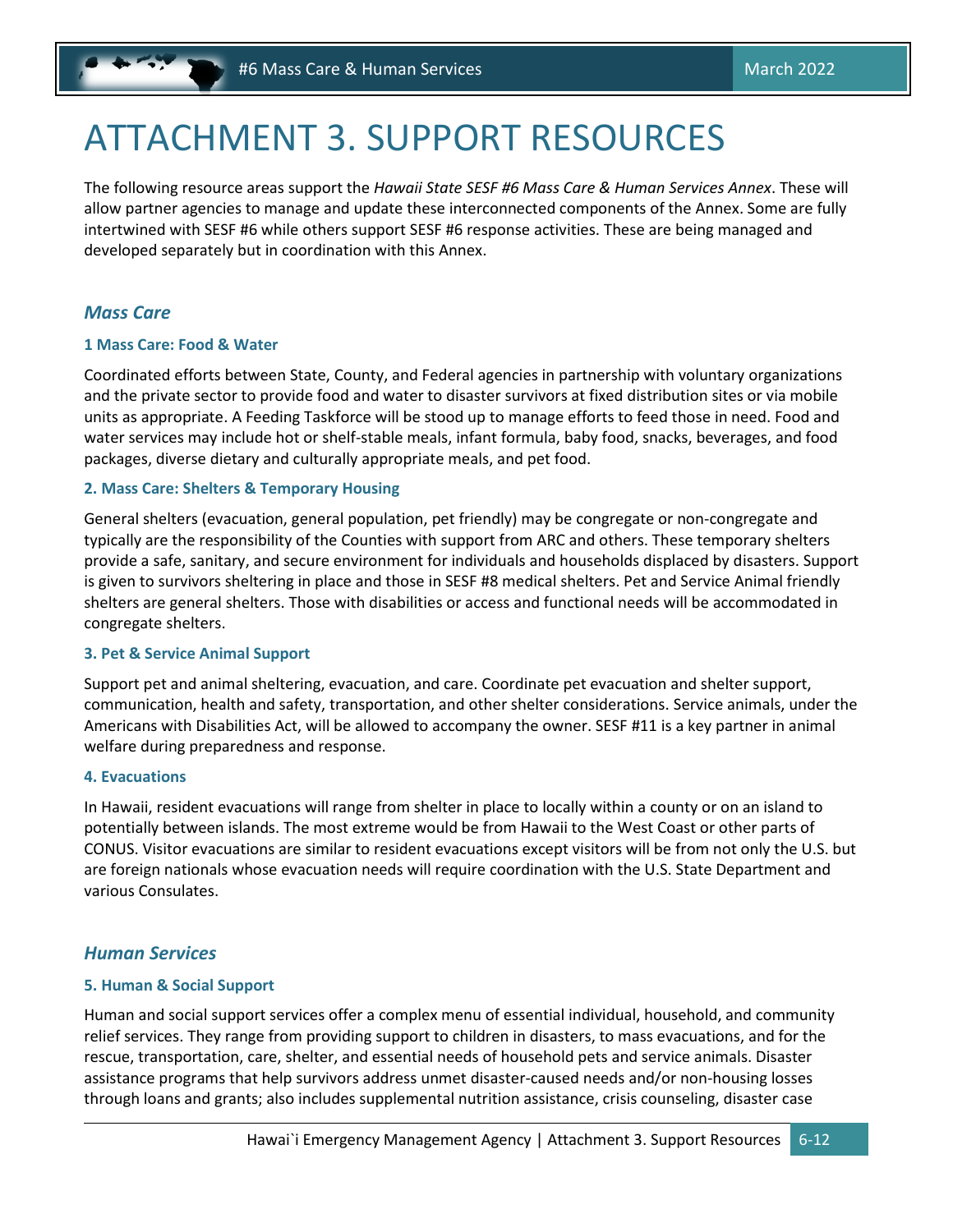management, disaster unemployment, disaster legal services, and other State and Federal human services programs and benefits to survivors, to include victims of violence.

#### 6. **Crime Victim Services & Assistance**

Incidents of mass violence require a specialized response to address the complex and unique needs of violent crime victims and traumatized communities. Agencies with specialized training coordinate effective and timely responses by providing information and assistance in conjunction with other support agencies and victim service organizations.

### *Emergency Services*

#### **7. Donations Management (SESF #7)**

People and organizations locally and afar spontaneously and formally offer resources and goods to those in need. In anticipation of offers and donations of goods, resources, and money, the types and quantity of which vary, HI-EMA and partner agencies have processes in place to prepare for the acceptance and distribution of these resources at the local and State levels. Because many non-governmental agencies use donations on a dayto-day basis the State level guidance will not replace those individual agency efforts. Donations Management is an SESF #7 Logistics subordinate operation.

#### **8. Volunteer Management (SESF #6, SESF #7)**

In anticipation of volunteer service offers, the skill sets and quality of which vary, HI-EMA and partner agencies have processes in place to prepare for the acceptance of these offers at the local and State response levels. Because many non-governmental agencies use volunteer services on a day-to-day basis the State level guidance will not replace those individual agency efforts. Volunteer management is typically associated with SESF #6 Mass Care food and water and shelter support but can be applied anywhere.

### **9. Emergency Relief Supply Distribution / DMP Alignment (SESF #7)**

In anticipation of donations of goods and disaster response resources, HI-EMA and partner agencies have processes in place to prepare for the acceptance and distribution of these products at the local, State, and Federal response levels. The *Hawaii [Distribution Management Plan](https://dod.hawaii.gov/hiema/files/2020/12/State-of-Hawaii-Distribution-Managenent-Plan-DMP-FINAL-31-Dec-2020.pdf)<sup>20</sup>* (2021) is the State consolidated distribution operations plan and falls under SESF #7 Logistics.

## *Visitors*

#### **10. Visitors**

Visitors make up at least 15% of Hawaii's population on any given day. They have needs above and beyond those of residents in disaster. Visitors are particularly vulnerable during emergencies or disasters as they will lack supplies to self‐sustain, be unfamiliar with local hazards and plans, and may have significant language barriers to understand safety directives. The *Visitor Industry Coordination Annex*<sup>21</sup> (2019) establishes the structure, roles, and responsibilities and procedures that government and the visitor industry will use to coordinate emergency support to the visitor population and relay information and needs.

<sup>20</sup> <https://dod.hawaii.gov/hiema/files/2020/12/State-of-Hawaii-Distribution-Managenent-Plan-DMP-FINAL-31-Dec-2020.pdf>

<sup>21</sup> <https://dod.hawaii.gov/hiema/files/2019/08/VISITOR-COORDINATION-ANNEX.pdf>